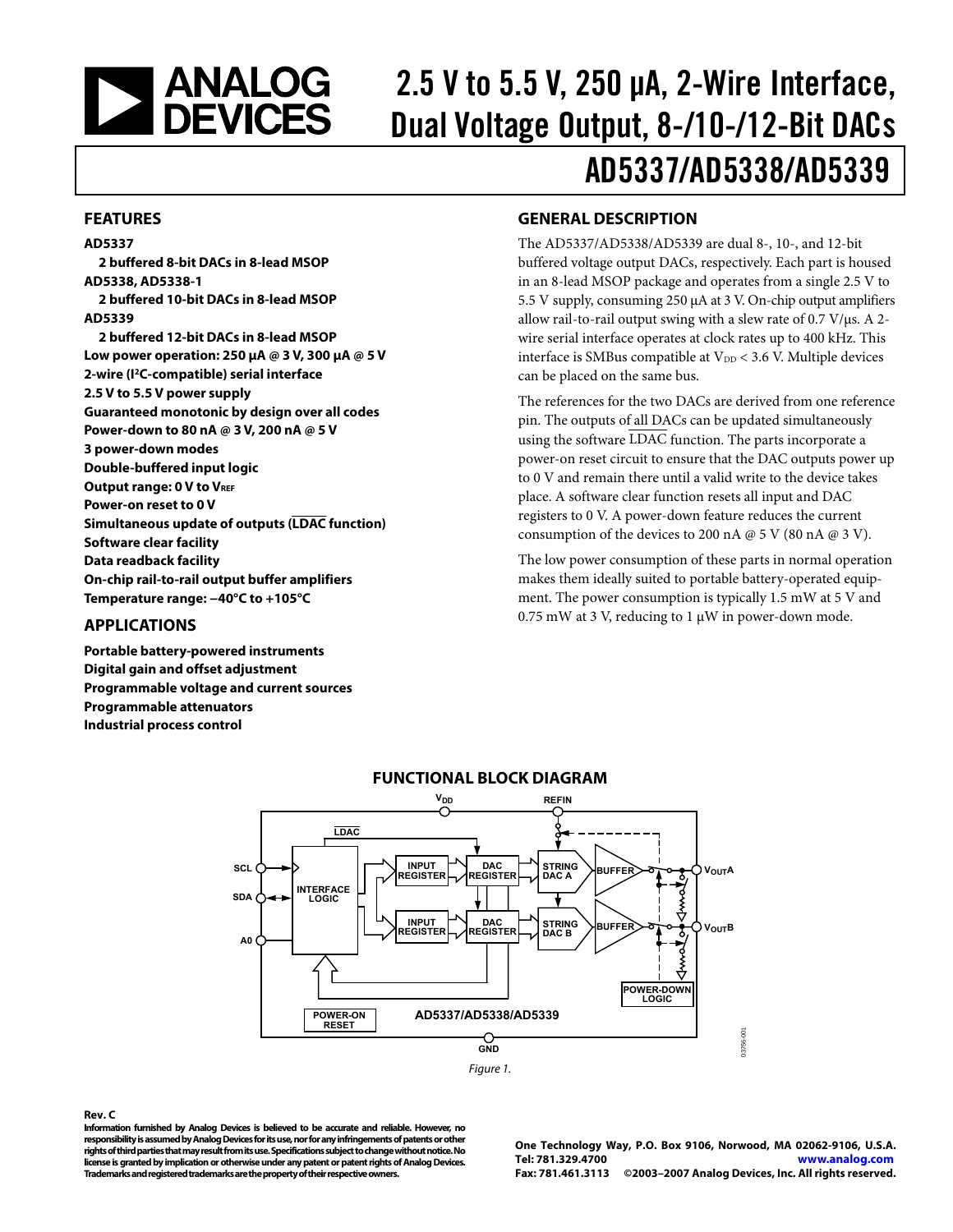# <span id="page-1-0"></span>**TABLE OF CONTENTS**

| Pin Configuration and Function Descriptions 8 |
|-----------------------------------------------|
|                                               |
|                                               |
|                                               |
|                                               |
|                                               |
|                                               |

### **REVISION HISTORY**

| $9/07$ —Rev. B to Rev. C |  |
|--------------------------|--|
|                          |  |
|                          |  |
|                          |  |

#### 9/06-Rev. A to Rev. B

| Product as a Digitally Programmable Window Detector  21 |  |
|---------------------------------------------------------|--|
|                                                         |  |
|                                                         |  |
|                                                         |  |
|                                                         |  |

### 10/04—Rev. 0 to Rev. A

11/03-Rev. 0: Initial Version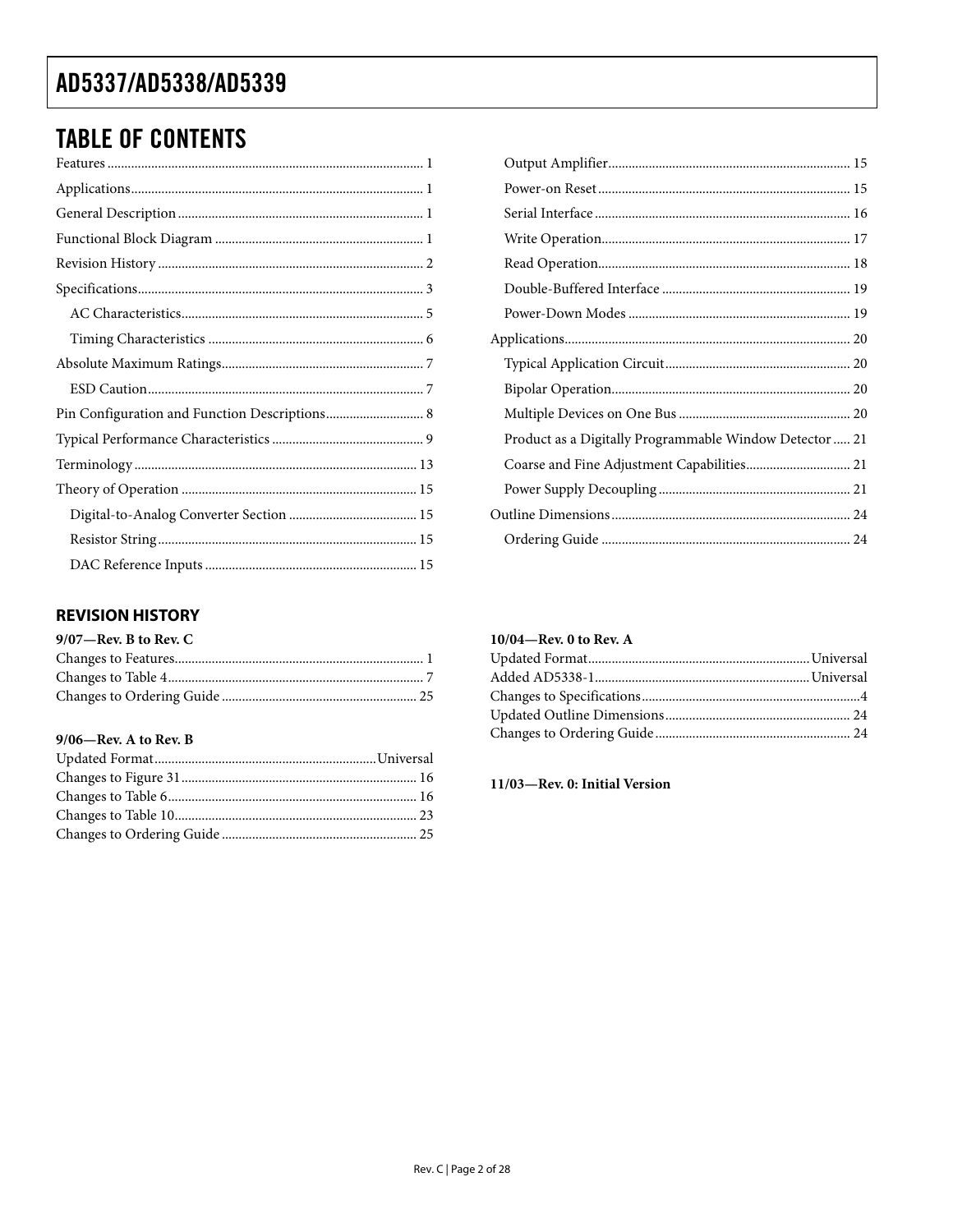## <span id="page-2-0"></span>**SPECIFICATIONS**

 $V_{DD} = 2.5$  V to 5.5 V;  $V_{REF} = 2$  V;  $R_L = 2$  k $\Omega$  to GND;  $C_L = 200$  pF to GND; all specifications  $T_{MIN}$  to  $T_{MAX}$ , unless otherwise noted.

| ٠<br>L<br>н |  |
|-------------|--|
|-------------|--|

|                                           | A Grade <sup>1</sup> |                       | <b>B</b> Grade <sup>1</sup> |      |                     |                       |                  |                                                                         |
|-------------------------------------------|----------------------|-----------------------|-----------------------------|------|---------------------|-----------------------|------------------|-------------------------------------------------------------------------|
| Parameter <sup>2</sup>                    | Min                  | <b>Typ</b>            | <b>Max</b>                  | Min  | <b>Typ</b>          | <b>Max</b>            | Unit             | <b>Conditions/Comments</b>                                              |
| DC PERFORMANCE <sup>3, 4</sup>            |                      |                       |                             |      |                     |                       |                  |                                                                         |
| AD5337                                    |                      |                       |                             |      |                     |                       |                  |                                                                         |
| Resolution                                |                      | 8                     |                             |      | 8                   |                       | <b>Bits</b>      |                                                                         |
| Relative Accuracy                         |                      | ±0.15                 | ±1                          |      | ±0.15               | ±0.5                  | <b>LSB</b>       |                                                                         |
| <b>Differential Nonlinearity</b>          |                      | ±0.02                 | ±0.25                       |      | ±0.02               | ±0.25                 | <b>LSB</b>       | Guaranteed monotonic by<br>design over all codes                        |
| AD5338                                    |                      |                       |                             |      |                     |                       |                  |                                                                         |
| Resolution                                |                      | 10                    |                             |      | 10                  |                       | <b>Bits</b>      |                                                                         |
| Relative Accuracy                         |                      | ±0.5                  | ±4                          |      | ±0.5                | ±2                    | <b>LSB</b>       |                                                                         |
| <b>Differential Nonlinearity</b>          |                      | ±0.05                 | ±0.5                        |      | ±0.05               | ±0.50                 | <b>LSB</b>       | Guaranteed monotonic by<br>design over all codes                        |
| AD5339                                    |                      |                       |                             |      |                     |                       |                  |                                                                         |
| Resolution                                |                      | 12                    |                             |      | 12                  |                       | <b>Bits</b>      |                                                                         |
| Relative Accuracy                         |                      | ±2                    | ±16                         |      | ±2                  | ±8                    | <b>LSB</b>       |                                                                         |
| <b>Differential Nonlinearity</b>          |                      | ±0.2                  | ±1                          |      | ±0.2                | ±1                    | <b>LSB</b>       | Guaranteed monotonic by<br>design over all codes                        |
| <b>Offset Error</b>                       |                      | ±0.4                  | ±3                          |      | ±0.4                | ±3                    | % of FSR         |                                                                         |
| <b>Gain Error</b>                         |                      | ±0.15                 | ±1                          |      | ±0.15               | ±1                    | % of FSR         |                                                                         |
| Lower Deadband                            |                      | 20                    | 60                          |      | 20                  | 60                    | mV               | Lower deadband exists<br>only if offset error is<br>negative            |
| Offset Error Drift <sup>5</sup>           |                      | $-12$                 |                             |      | $-12$               |                       | ppm of<br>FSR/°C |                                                                         |
| Gain Error Drift <sup>5</sup>             |                      | $-5$                  |                             |      | $-5$                |                       | ppm of<br>FSR/°C |                                                                         |
| Power Supply Rejection Ratio <sup>5</sup> |                      | $-60$                 |                             |      | $-60$               |                       | dB               | $\Delta V_{DD} = \pm 10\%$                                              |
| DC Crosstalk <sup>5</sup>                 |                      | 200                   |                             |      | 200                 |                       | μV               | $R_L = 2 k\Omega$ to GND or $V_{DD}$                                    |
| DAC REFERENCE INPUTS <sup>5</sup>         |                      |                       |                             |      |                     |                       |                  |                                                                         |
| <b>VREF Input Range</b>                   | 0.25                 |                       | V <sub>DD</sub>             | 0.25 |                     | <b>V<sub>DD</sub></b> | V                |                                                                         |
| V <sub>REF</sub> Input Impedance          | 37                   | 45                    |                             | 37   | 45                  |                       | $k\Omega$        | Normal operation                                                        |
|                                           |                      | $>10$                 |                             |      | $>10$               |                       | MΩ               | Power-down mode                                                         |
| Reference Feedthrough                     |                      | $-90$                 |                             |      | $-90$               |                       | dB               | Frequency = $10$ kHz                                                    |
| <b>OUTPUT CHARACTERISTICS<sup>5</sup></b> |                      |                       |                             |      |                     |                       |                  |                                                                         |
| Minimum Output Voltage <sup>6</sup>       |                      | 0.001                 |                             |      | 0.001               |                       | $\vee$           | Measure of the minimum<br>drive capabilities of the<br>output amplifier |
| Maximum Output Voltage <sup>6</sup>       |                      | $V_{DD}$ $-$<br>0.001 |                             |      | $V_{DD}$ -<br>0.001 |                       | V                | Measure of the maximum<br>drive capabilities of the<br>output amplifier |
| DC Output Impedance                       |                      | 0.5                   |                             |      | 0.5                 |                       | Ω                |                                                                         |
| <b>Short-Circuit Current</b>              |                      | 25                    |                             |      | 25                  |                       | mA               | $V_{DD} = 5 V$                                                          |
|                                           |                      | 16                    |                             |      | 16                  |                       | mA               | $V_{DD} = 3 V$                                                          |
| Power-Up Time                             |                      | 2.5                   |                             |      | 2.5                 |                       | μs               | Coming out of power-<br>down mode, $V_{DD} = 5 V$                       |
|                                           |                      | 5                     |                             |      | 5                   |                       | μs               | Coming out of power-<br>down mode, $V_{DD} = 3 V$                       |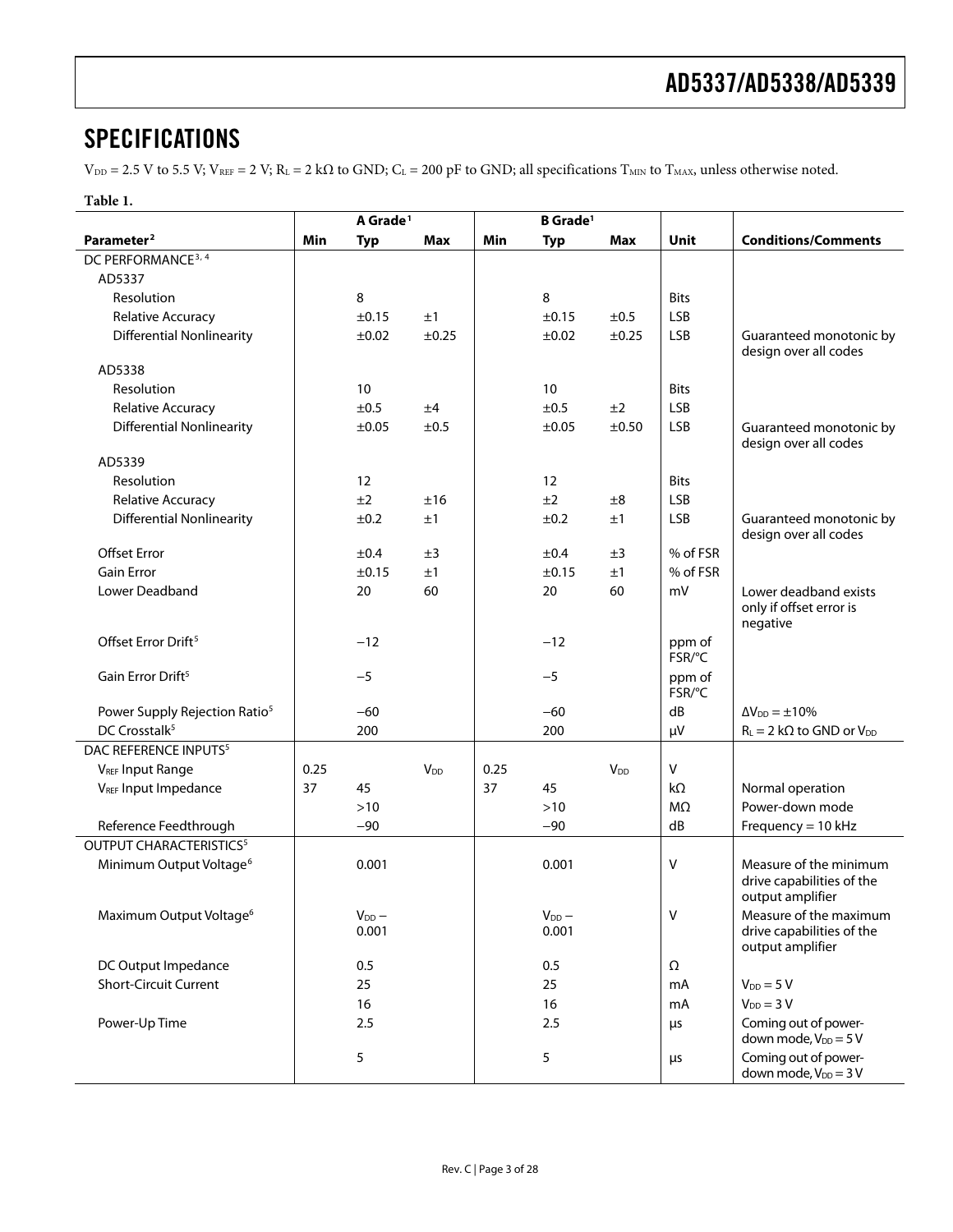<span id="page-3-0"></span>

|                                            |                        | A Grade <sup>1</sup> |                                  |                        | <b>B</b> Grade <sup>1</sup> |                                  |             |                                                        |
|--------------------------------------------|------------------------|----------------------|----------------------------------|------------------------|-----------------------------|----------------------------------|-------------|--------------------------------------------------------|
| Parameter <sup>2</sup>                     | Min                    | <b>Typ</b>           | <b>Max</b>                       | Min                    | <b>Typ</b>                  | <b>Max</b>                       | <b>Unit</b> | <b>Conditions/Comments</b>                             |
| LOGIC INPUTS (A0) <sup>5</sup>             |                        |                      |                                  |                        |                             |                                  |             |                                                        |
| <b>Input Current</b>                       |                        |                      | ±1                               |                        |                             | ±1                               | μA          |                                                        |
| Input Low Voltage (VIL)                    |                        |                      | 0.8                              |                        |                             | 0.8                              | $\vee$      | $V_{DD} = 5 V \pm 10\%$                                |
|                                            |                        |                      | 0.6                              |                        |                             | 0.6                              | v           | $V_{DD} = 3 V \pm 10\%$                                |
|                                            |                        |                      | 0.5                              |                        |                             | 0.5                              | V           | $V_{DD} = 2.5 V$                                       |
| Input High Voltage (VIH)                   | 2.4                    |                      |                                  | 2.4                    |                             |                                  | $\vee$      | $V_{DD} = 5 V \pm 10\%$                                |
|                                            | 2.1                    |                      |                                  | 2.1                    |                             |                                  | v           | $V_{DD} = 3 V \pm 10\%$                                |
|                                            | 2.0                    |                      |                                  | 2.0                    |                             |                                  | $\vee$      | $V_{DD} = 2.5 V$                                       |
| Pin Capacitance                            |                        | 3                    |                                  |                        | 3                           |                                  | pF          |                                                        |
| LOGIC INPUTS (SCL, SDA) <sup>5</sup>       |                        |                      |                                  |                        |                             |                                  |             |                                                        |
| Input High Voltage (VIH)                   | $0.7 \times$           |                      | $V_{DD} +$                       | $0.7 \times$           |                             | $V_{DD} +$                       | V           | SMBus compatible at                                    |
|                                            | <b>V</b> <sub>DD</sub> |                      | 0.3                              | <b>V</b> <sub>DD</sub> |                             | 0.3                              |             | $V_{DD}$ < 3.6 V                                       |
| Input Low Voltage (VIL)                    | $-0.3$                 |                      | $+0.3$<br><b>V</b> <sub>DD</sub> | $-0.3$                 |                             | $+0.3$<br><b>V</b> <sub>DD</sub> | V           | SMBus compatible at<br>$V_{DD}$ < 3.6 V                |
| Input Leakage Current (I <sub>IN</sub> )   |                        |                      | ±1                               |                        |                             | ±1                               | μA          |                                                        |
| Input Hysteresis (VHYST)                   | $0.05 \times$          |                      |                                  | $0.05 \times$          |                             |                                  | V           |                                                        |
|                                            | V <sub>DD</sub>        |                      |                                  | V <sub>DD</sub>        |                             |                                  |             |                                                        |
| Input Capacitance (C <sub>IN</sub> )       |                        | 8                    |                                  |                        | 8                           |                                  | pF          |                                                        |
| <b>Glitch Rejection</b>                    |                        |                      | 50                               |                        |                             | 50                               | ns          | Input filtering suppresses                             |
|                                            |                        |                      |                                  |                        |                             |                                  |             | noise spikes of less than                              |
|                                            |                        |                      |                                  |                        |                             |                                  |             | 50 ns                                                  |
| LOGIC OUTPUT (SDA) <sup>5</sup>            |                        |                      |                                  |                        |                             |                                  |             |                                                        |
| Output Low Voltage (V <sub>OL</sub> )      |                        |                      | 0.4                              |                        |                             | 0.4                              | V           | $I_{SINK} = 3 mA$                                      |
|                                            |                        |                      | 0.6                              |                        |                             | 0.6                              | V           | $I_{SINK} = 6 mA$                                      |
| Three-State Leakage Current                |                        |                      | ±1                               |                        |                             | ±1                               | μA          |                                                        |
| Three-State Output Capacitance             |                        | 8                    |                                  |                        | 8                           |                                  | pF          |                                                        |
| POWER REQUIREMENTS                         |                        |                      |                                  |                        |                             |                                  |             |                                                        |
| <b>V<sub>DD</sub></b>                      | 2.5                    |                      | 5.5                              | 2.5                    |                             | 5.5                              | $\sf V$     |                                                        |
| I <sub>DD</sub> (Normal Mode) <sup>7</sup> |                        |                      |                                  |                        |                             |                                  |             | $V_{IH} = V_{DD}$ and $V_{IL} = GND$                   |
| $V_{DD} = 4.5 V$ to 5.5 V                  |                        | 300<br>250           | 375<br>350                       |                        | 300<br>250                  | 375                              | μA          |                                                        |
| $V_{DD} = 2.5 V$ to 3.6 V                  |                        |                      |                                  |                        |                             | 350                              | μA          |                                                        |
| I <sub>DD</sub> (Power-Down Mode)          |                        |                      |                                  |                        |                             |                                  |             | $V_{IH} = V_{DD}$ and $V_{IL} = GND$                   |
| $V_{DD} = 4.5 V$ to 5.5 V                  |                        | 0.2                  | 1.0                              |                        | 0.2                         | 1.0                              | μA          | $I_{DD} = 4 \mu A$ (max) during 0<br>readback on SDA   |
| $V_{DD} = 2.5 V$ to 3.6 V                  |                        | 0.08                 | 1.00                             |                        | 0.08                        | 1.00                             | μA          | $I_{DD} = 1.5 \mu A$ (max) during 0<br>readback on SDA |
|                                            |                        |                      |                                  |                        |                             |                                  |             |                                                        |

1 Temperature range for A Version and B Version: −40°C to +105°C; typical at 25°C. 2

<sup>2</sup> See the [Terminology](#page-12-1) section for explanations of the specific parameters.<br><sup>3</sup> DC specifications tested with the outputs unloaded.

<sup>4</sup> Linearity is tested using a reduced code range: AD5337 (Code 8 to Code 248), AD5338, AD5338-1 (Code 28 to Code 995), AD5339 (Code 115 to Code 3981).<br><sup>5</sup> Guaranteed by design and characterization: not production tested

<sup>5</sup> Guaranteed by design and characterization; not production tested.

 $^6$  For the amplifier output to reach its minimum voltage, offset error must be negative; to reach its maximum voltage, V $_{\tt{REF}}$  = V $_{\tt{DD}}$ and offset plus gain error must be positive.<br>7 les specification is valid for a IDD specification is valid for all DAC codes. Interface inactive. All DACs active and excluding load currents.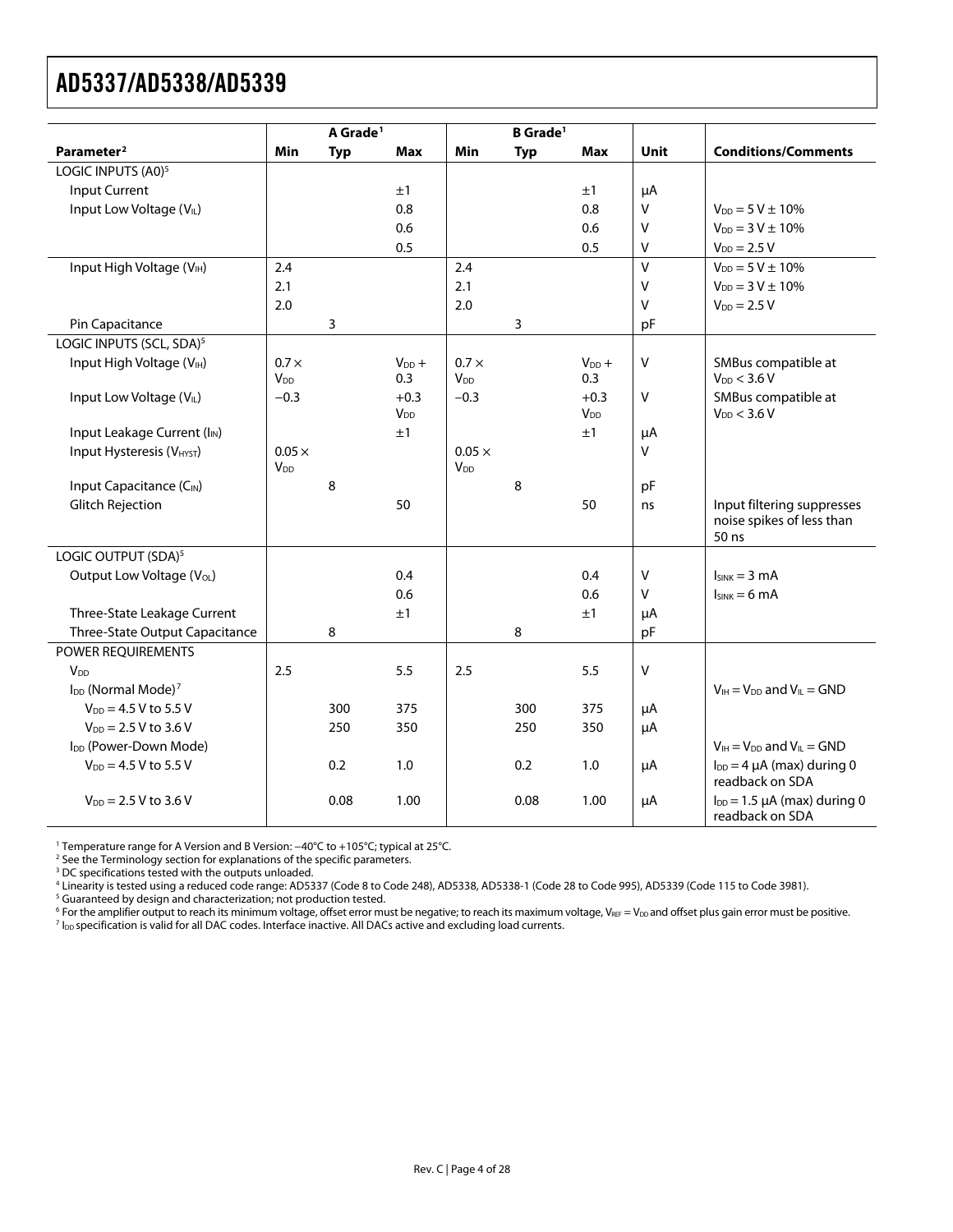### <span id="page-4-0"></span>**AC CHARACTERISTICS**

 $V_{DD} = 2.5$  V to 5.5 V; R<sub>L</sub> = 2 k $\Omega$  to GND; C<sub>L</sub> = 200 pF to GND; all specifications T<sub>MIN</sub> to T<sub>MAX</sub>, unless otherwise noted.

#### **Table 2.**

|                                     | A Version and B Version <sup>1</sup> |       |     |            |                                                      |
|-------------------------------------|--------------------------------------|-------|-----|------------|------------------------------------------------------|
| Parameter <sup>2, 3</sup>           | Min                                  | Typ   | Max | Unit       | <b>Conditions/Comments</b>                           |
| Output Voltage Settling Time        |                                      |       |     |            | $V_{REF} = V_{DD} = 5 V$                             |
| AD5337                              |                                      | 6     | 8   | μs         | 1/4 scale to 3/4 scale change (0x40 to 0xC0)         |
| AD5338                              |                                      |       | 9   | μs         | 1/4 scale to 3/4 scale change (0x100 to 0x300)       |
| AD5339                              |                                      | 8     | 10  | <b>LIS</b> | 1/4 scale to 3/4 scale change (0x400 to 0xC00)       |
| Slew Rate                           |                                      | 0.7   |     | $V/\mu s$  |                                                      |
| Major Code Transition Glitch Energy |                                      | 12    |     | $nV-S$     | 1 LSB change around major carry                      |
| Digital Feedthrough                 |                                      |       |     | $nV-S$     |                                                      |
| Digital Crosstalk                   |                                      |       |     | $nV-S$     |                                                      |
| DAC-to-DAC Crosstalk                |                                      | 3     |     | $nV-S$     |                                                      |
| Multiplying Bandwidth               |                                      | 200   |     | <b>kHz</b> | $V_{REF} = 2 V \pm 0.1 V p-p$                        |
| <b>Total Harmonic Distortion</b>    |                                      | $-70$ |     | dB         | $V_{REF} = 2.5 V \pm 0.1 V p-p$ , frequency = 10 kHz |

1 Temperature range for A version and B version: −40°C to +105°C; typical at 25°C. 2 Guaranteed by design and characterization; not production tested.

<sup>3</sup> See th[e Terminology](#page-12-1) section for explanations of the specific parameters.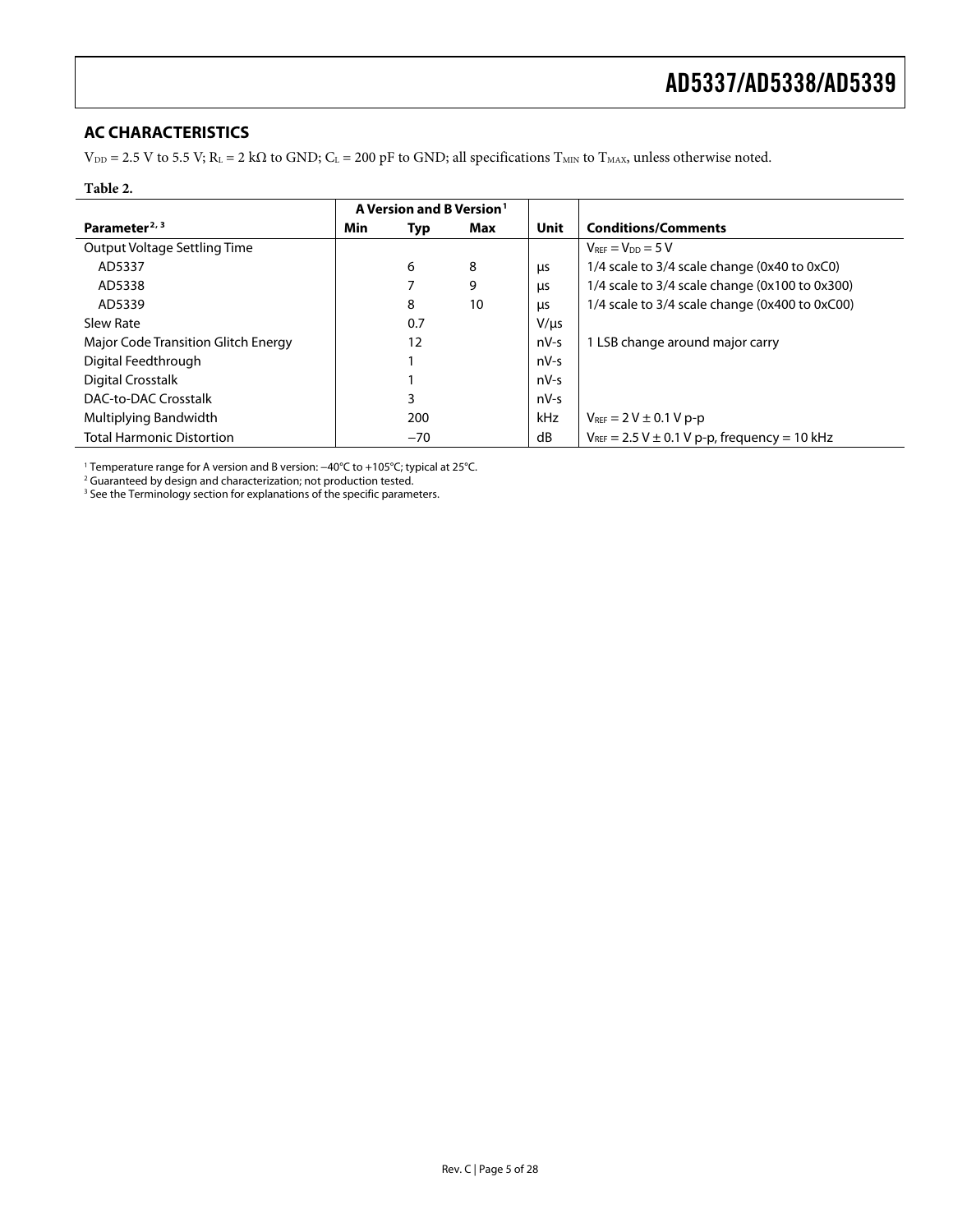### <span id="page-5-0"></span>**TIMING CHARACTERISTICS**

 $V_{DD} = 2.5$  V to 5.5 V. All specifications  $T_{MIN}$  to  $T_{MAX}$ , unless otherwise noted.

#### **Table 3.**

|                    | Limit at T <sub>MIN</sub> , T <sub>MAX</sub> |         |                                                                            |
|--------------------|----------------------------------------------|---------|----------------------------------------------------------------------------|
| <b>Parameter</b>   | <b>A Version and B Version</b>               | Unit    | <b>Conditions/Comments</b>                                                 |
| $f_{\text{SCL}}$   | 400                                          | kHz max | SCL clock frequency                                                        |
| $t_1$              | 2.5                                          | μs min  | SCL cycle time                                                             |
| t <sub>2</sub>     | 0.6                                          | us min  | t <sub>HIGH</sub> , SCL high time                                          |
| $t_3$              | 1.3                                          | us min  | $t_{LOW}$ , SCL low time                                                   |
| t <sub>4</sub>     | 0.6                                          | us min  | t <sub>HD</sub> , STA, start/repeated start condition hold time            |
| t5                 | 100                                          | ns min  | t <sub>su, DAT</sub> , data setup time                                     |
| $t_6$ <sup>1</sup> | 0.9                                          | us max  | t <sub>HD, DAT</sub> , data hold time                                      |
|                    | $\Omega$                                     | us min  | t <sub>HD, DAT</sub> , data hold time                                      |
| t <sub>7</sub>     | 0.6                                          | us min  | t <sub>su, STA</sub> , setup time for repeated start                       |
| t.                 | 0.6                                          | us min  | t <sub>su, stop</sub> condition setup time                                 |
| t9                 | 1.3                                          | us min  | t <sub>BUF</sub> , bus free time between a stop and a start condition      |
| $t_{10}$           | 300                                          | ns max  | $t_R$ , rise time of SCL and SDA when receiving                            |
|                    | $\Omega$                                     | ns min  | t <sub>R</sub> , rise time of SCL and SDA when receiving (CMOS compatible) |
| $t_{11}$           | 250                                          | ns max  | $t_F$ , fall time of SDA when transmitting                                 |
|                    | $\Omega$                                     | ns min  | t <sub>F</sub> , fall time of SDA when receiving (CMOS compatible)         |
|                    | 300                                          | ns max  | $t_F$ , fall time of SCL and SDA when receiving                            |
|                    | $20 + 0.1 C_B^2$                             | ns min  | $t_F$ , fall time of SCL and SDA when transmitting                         |
| $C_B$              | 400                                          | pF max  | Capacitive load for each bus line                                          |

<sup>1</sup> A master device must provide a hold time of at least 300 ns for the SDA signal (referred to V<sub>H</sub> min of the SCL signal) to bridge the undefined region of SCL's falling edge.<br><sup>2</sup> C<sub>8</sub> is the total capacitance of one bu

<span id="page-5-1"></span>

Figure 2. 2-Wire Serial Interface Timing Diagram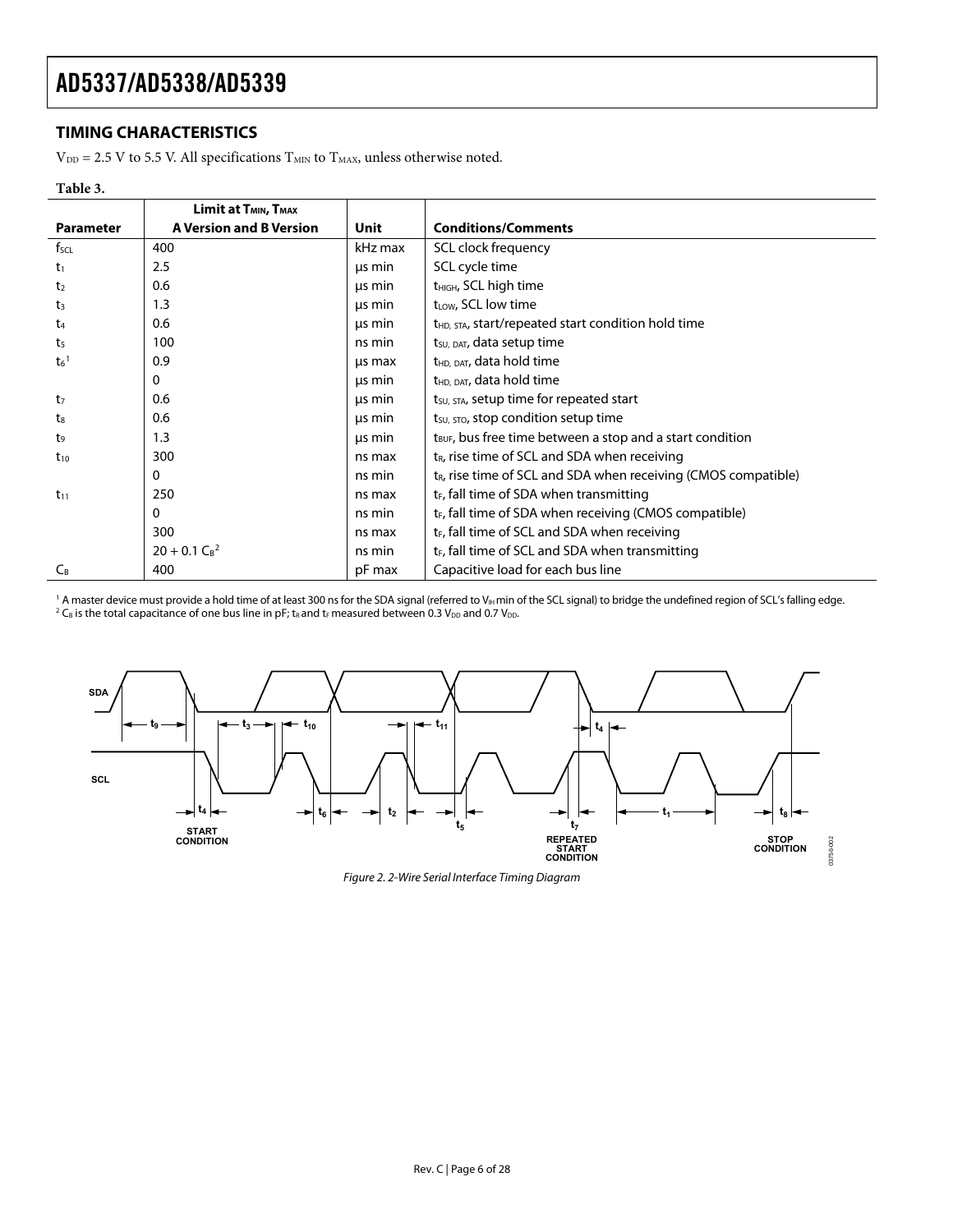### <span id="page-6-0"></span>ABSOLUTE MAXIMUM RATINGS

 $T_A = 25$ °C, unless otherwise noted.

#### **Table 4.**

| <b>Parameter</b>                                | Rating                                |
|-------------------------------------------------|---------------------------------------|
| V <sub>DD</sub> to GND                          | $-0.3 V$ to $+7V$                     |
| SCL, SDA to GND                                 | $-0.3$ V to V <sub>DD</sub> + 0.3 V   |
| A0 to GND                                       | $-0.3$ V to V <sub>DD</sub> + 0.3 V   |
| Reference Input Voltage to GND                  | $-0.3$ V to V <sub>DD</sub> + 0.3 V   |
| V <sub>OUT</sub> A to V <sub>OUT</sub> B to GND | $-0.3$ V to V <sub>pp</sub> $+0.3$ V  |
| Operating Temperature Range                     |                                       |
| Industrial (B Version)                          | $-40^{\circ}$ C to $+105^{\circ}$ C   |
| Storage Temperature Range                       | $-65^{\circ}$ C to $+150^{\circ}$ C   |
| Junction Temperature (T <sub>J</sub> max)       | $150^{\circ}$ C                       |
| MSOP Package                                    |                                       |
| Power Dissipation                               | $(T_J \text{ max} - T_A) \theta_{JA}$ |
| $\theta_{JA}$ Thermal Impedance                 | 206°C/W                               |
| $\theta_{\text{JC}}$ Thermal Impedance          | $44^{\circ}$ C/W                      |
| Lead Temperature                                | JEDEC Industry Standard               |
| Soldering                                       | J-STD-020                             |

Stresses above those listed under Absolute Maximum Ratings may cause permanent damage to the device. This is a stress rating only; functional operation of the device at these or any other conditions above those indicated in the operational section of this specification is not implied. Exposure to absolute maximum rating conditions for extended periods may affect device reliability.

Transient currents of up to 100 mA do not cause SCR latch-up.

### **ESD CAUTION**



ESD (electrostatic discharge) sensitive device. Charged devices and circuit boards can discharge without detection. Although this product features patented or proprietary protection circuitry, damage may occur on devices subjected to high energy ESD. Therefore, proper ESD precautions should be taken to avoid performance degradation or loss of functionality.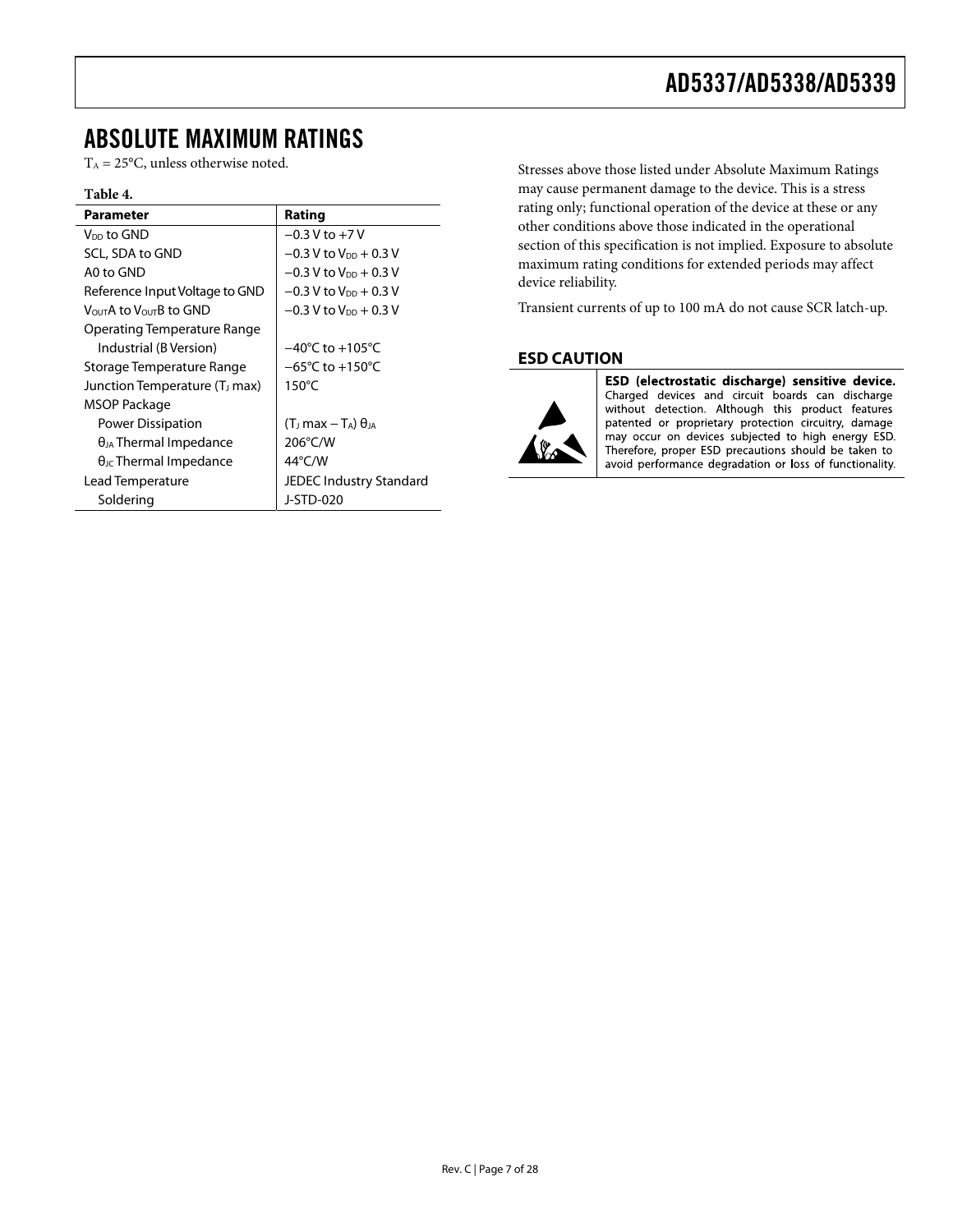# <span id="page-7-0"></span>PIN CONFIGURATION AND FUNCTION DESCRIPTIONS



Figure 3. Pin Configuration

#### **Table 5. Pin Function Descriptions**

| Pin No. | <b>Mnemonic</b>   | <b>Description</b>                                                                                                                                                                                                                                  |
|---------|-------------------|-----------------------------------------------------------------------------------------------------------------------------------------------------------------------------------------------------------------------------------------------------|
|         | V <sub>DD</sub>   | Power Supply Input. These parts can be operated from 2.5 V to 5.5 V, and the supply should be decoupled to GND.                                                                                                                                     |
|         | <b>VOUTA</b>      | Buffered Analog Output Voltage from DAC A. The output amplifier has rail-to-rail operation.                                                                                                                                                         |
|         | $V_{\text{OUT}}B$ | Buffered Analog Output Voltage from DAC B. The output amplifier has rail-to-rail operation.                                                                                                                                                         |
|         | REFIN             | Reference Input Pin for the Two DACs. It has an input range from 0.25 V to V <sub>DD</sub> .                                                                                                                                                        |
|         | <b>GND</b>        | Ground Reference Point for All Circuitry on the Parts.                                                                                                                                                                                              |
| 6       | <b>SDA</b>        | Serial Data Line. This is used in conjunction with the SCL line to clock data into or out of the 16-bit input shift<br>register. SDA is a bidirectional open-drain data line that should be pulled to the supply with an external pull-up resistor. |
|         | SCL               | Serial Clock Line. This is used in conjunction with the SDA line to clock data into or out of the 16-bit input shift<br>register. Clock rates of up to 400 kbps can be accommodated in the 2-wire interface.                                        |
| 8       | A0                | Address Input. Sets the least significant bit of the 7-bit slave address.                                                                                                                                                                           |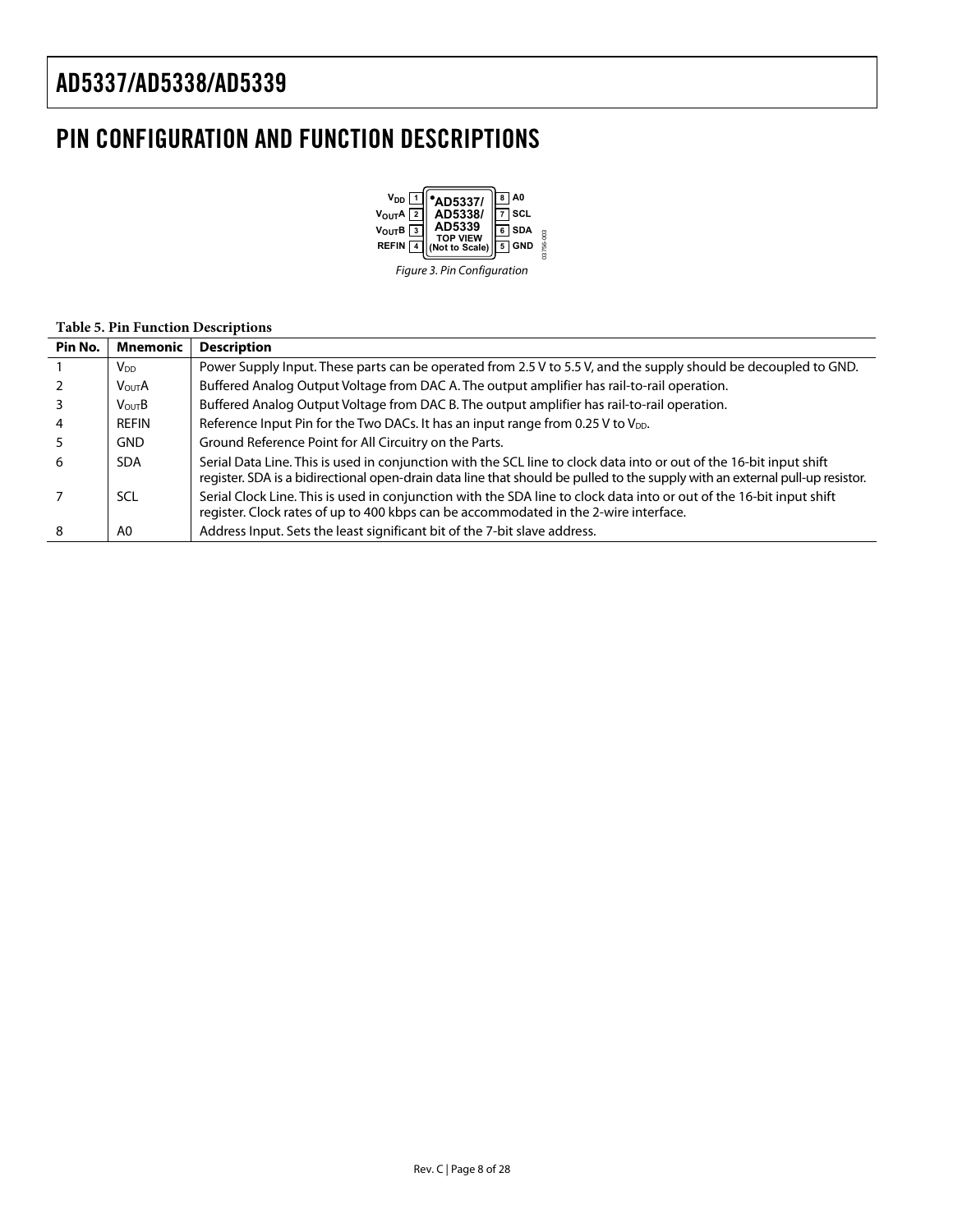## <span id="page-8-0"></span>TYPICAL PERFORMANCE CHARACTERISTICS



Figure 4. AD5337 Typical INL Plot

<span id="page-8-1"></span>



<span id="page-8-3"></span><span id="page-8-2"></span>







Figure 9. AD5339 Typical DNL Plot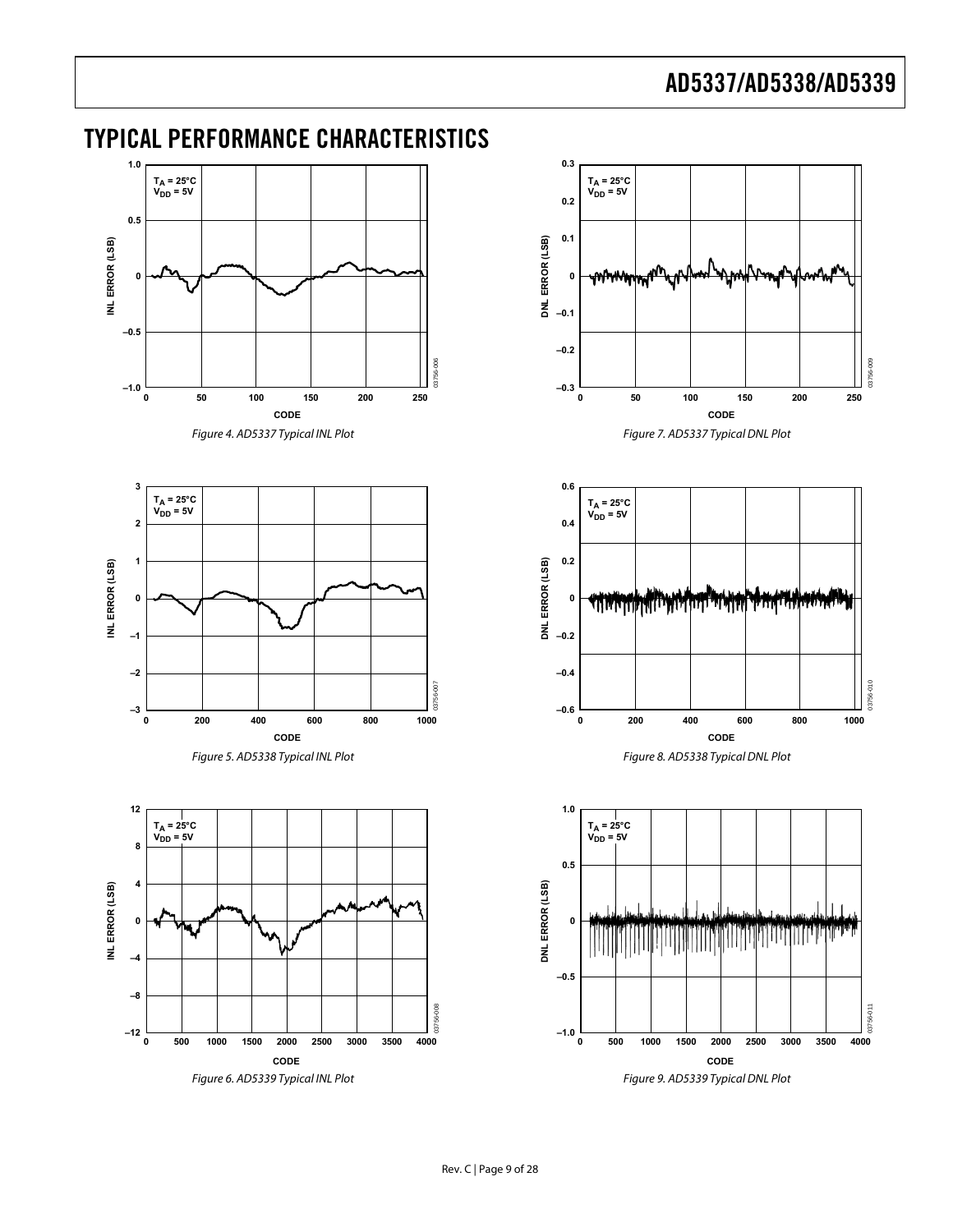





<span id="page-9-0"></span>

Figure 12. AD5337 Offset Error and Gain Error vs. Temperature





Figure 14. Vout Source and Sink Current Capability



Figure 15. Supply Current vs. Code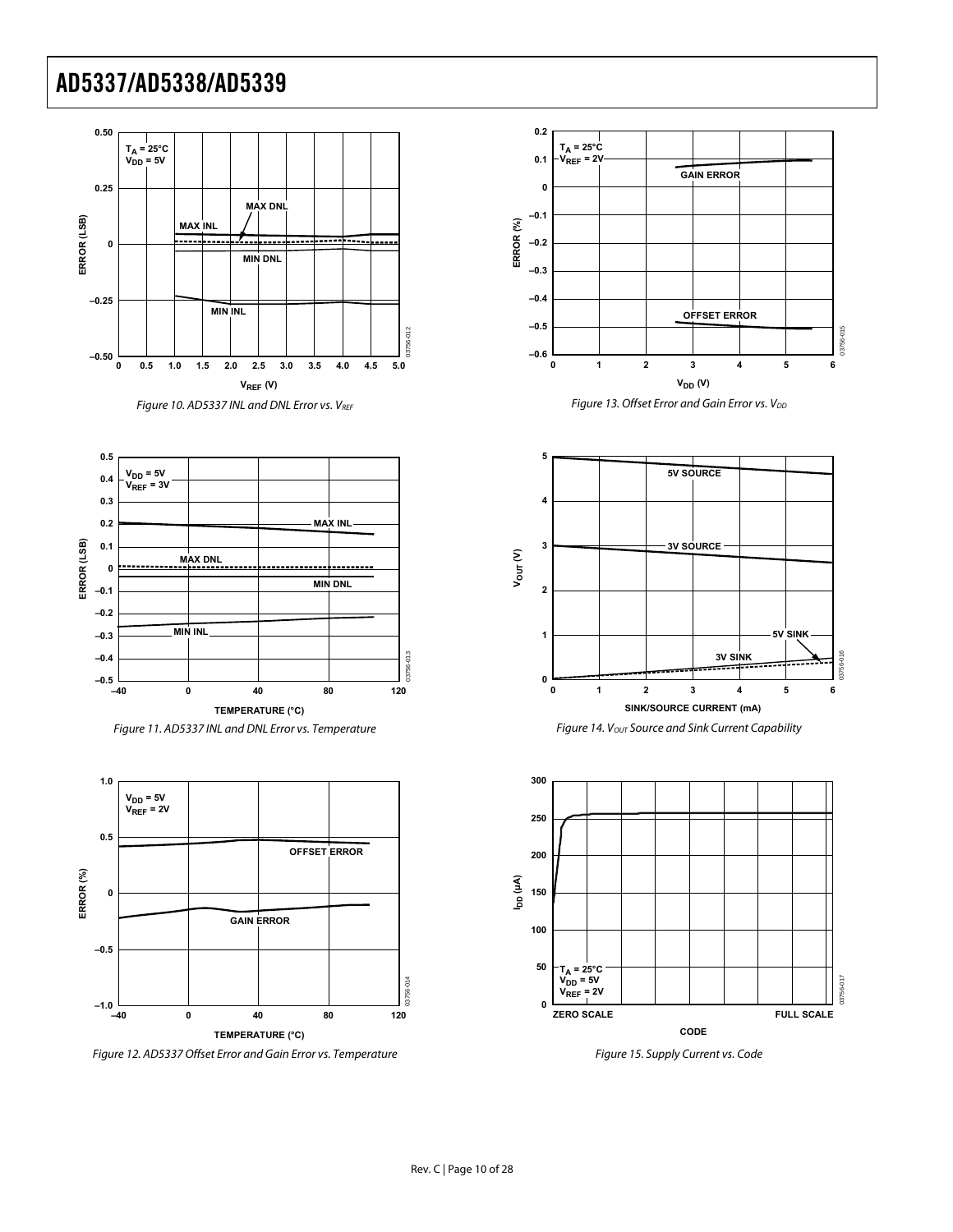







<span id="page-10-0"></span>Figure 18. Supply Current vs. Logic Input Voltage for SDA and SCL Voltage Increasing and Decreasing



Figure 19. Midscale Settling (¼ to ¾ Scale Code Change)







Figure 21. Existing Power-Down to Midscale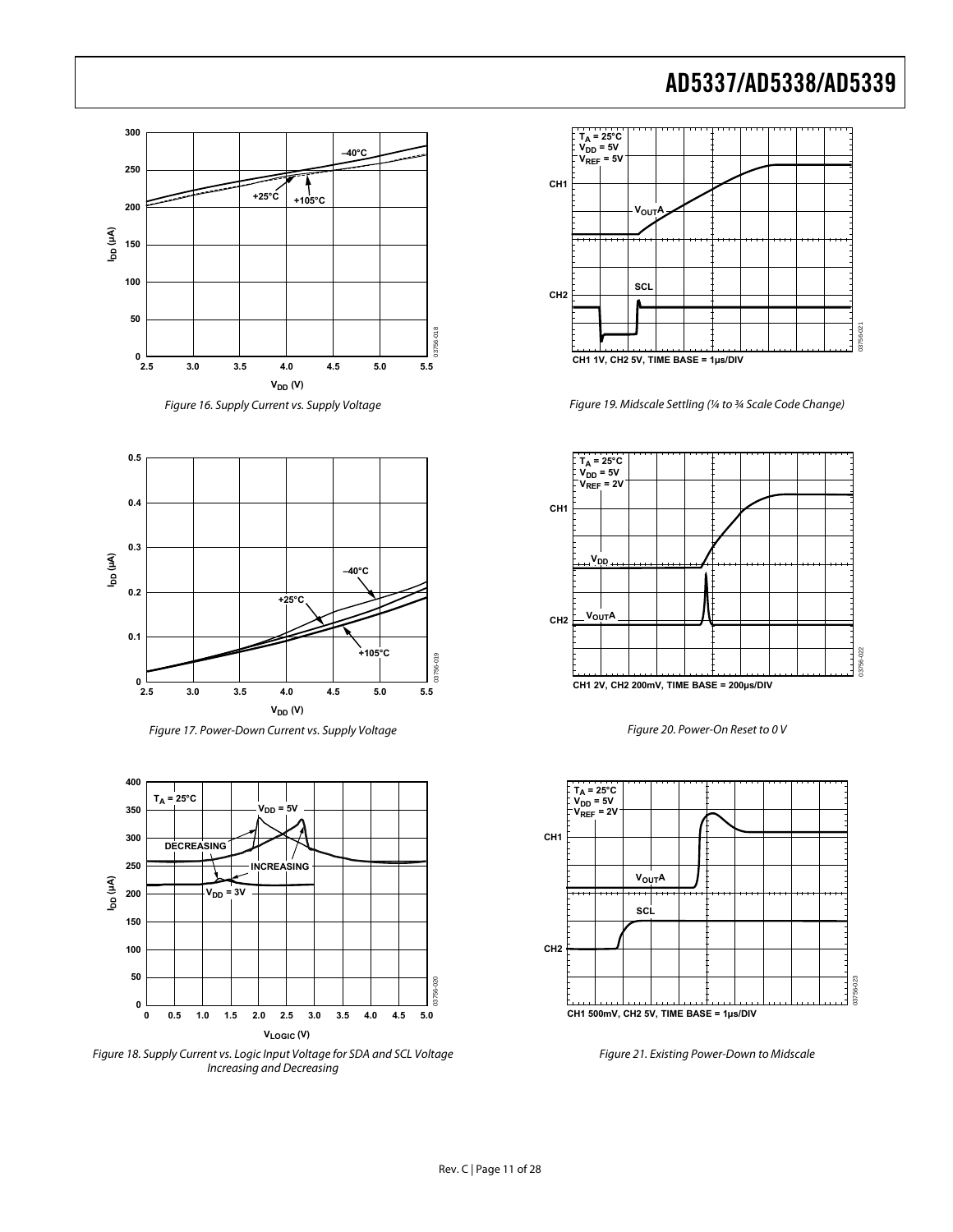

Figure 22. I<sub>DD</sub> Histogram with  $V_{DD} = 3$  V and  $V_{DD} = 5$  V



**1µs/DIV** Figure 23. AD5339 Major Code Transition Glitch Energy



Figure 24. Multiplying Bandwidth (Small-Signal Frequency Response)







**50ns/DIV**

Figure 26. DAC-to-DAC Crosstalk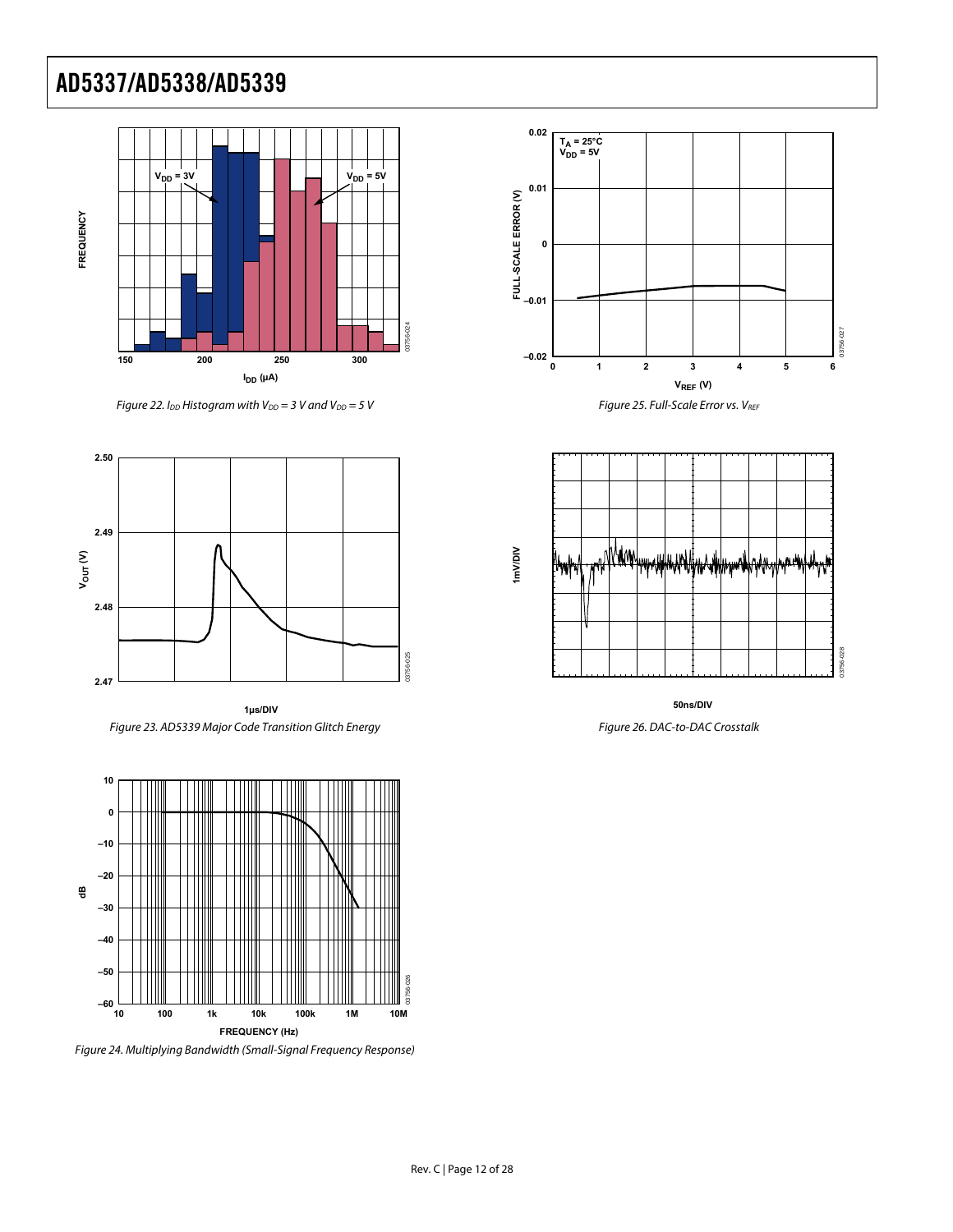## <span id="page-12-1"></span><span id="page-12-0"></span>**TERMINOLOGY**

### **Relative Accuracy (Integral Nonlinearity, INL)**

For the DAC, relative accuracy, or integral nonlinearity (INL), is a measure, in LSBs, of the maximum deviation from a straight line passing through the endpoints of the DAC transfer function. Typical INL vs. code plots can be seen in [Figure 4,](#page-8-1) [Figure 5](#page-8-2), and [Figure 6](#page-8-3).

### **Differential Nonlinearity (DNL)**

The difference between the measured change and the ideal 1 LSB change between any two adjacent codes. A specified differential nonlinearity of ±1 LSB maximum ensures monotonicity. This DAC is guaranteed monotonic by design. Typical DNL vs. code plots can be seen in [Figure 7,](#page-8-1) [Figure 8](#page-8-2), and [Figure 9](#page-8-3).

### **Offset Error**

A measure of the offset error of the DAC and the output amplifier, expressed as a percentage of the full-scale range.

#### **Gain Error**

A measure of the span error of the DAC. It is the deviation in slope of the actual DAC transfer characteristic from the ideal, expressed as a percentage of the full-scale range.

### **Offset Error Drift**

A measure of the change in offset error with changes in temperature. It is expressed in (ppm of full-scale range)/°C.

#### **Gain Error Drift**

A measure of the change in gain error with changes in temperature. It is expressed in (ppm of full-scale range)/°C.

#### **Power Supply Rejection Ratio (PSRR)**

This indicates how the output of the DAC is affected by changes in the supply voltage. PSRR is the ratio of the change in  $V<sub>OUT</sub>$  to a change in V<sub>DD</sub> for full-scale output of the DAC. It is measured in dB.  $V_{REF}$  is held at 2 V and  $V_{DD}$  is varied  $\pm 10\%$ .

#### **DC Crosstalk**

The dc change in the output level of one DAC at midscale in response to a full-scale code change (all 0s to all 1s and vice versa) and output change of another DAC. It is expressed in μV.

#### **Reference Feedthrough**

The ratio of the amplitude of the signal at the DAC output to the reference input when the DAC output is not being updated. It is expressed in dB.

#### **Major Code Transition Glitch Energy**

The energy of the impulse injected into the analog output when the code in the DAC register changes state. Normally specified as the area of the glitch in nV-s, it is measured when the digital code is changed by 1 LSB at the major carry transition (011...11 to 100...00 or 100...00 to 011...11).

### **Digital Feedthrough**

A measure of the impulse injected into the analog output of the DAC from the digital input pins of the device when the DAC output is not being updated. Specified in nV-s and measured with a worst-case change on the digital input pins, such as changing from all 0s to all 1s or vice-versa.

### **Digital Crosstalk**

The glitch impulse transferred to the output of one DAC at midscale in response to a full-scale code change (all 0s to all 1s, or vice versa) in the input register of another DAC. It is expressed in nV-s.

### **DAC-to-DAC Crosstalk**

The glitch impulse transferred to the output of one DAC due to a digital code change and subsequent output change of another DAC. This includes both digital and analog crosstalk. It is measured by loading one of the DACs with a full-scale code change (all 0s to all 1s, or vice versa) with the LDAC bit set low and monitoring the output of another DAC. The energy of the glitch is expressed in nV-s.

#### **Multiplying Bandwidth**

The amplifiers within the DAC have a finite bandwidth. The multiplying bandwidth is the frequency at which the output amplitude falls to 3 dB below the input. A sine wave on the reference (with full-scale code loaded to the DAC) appears on the output.

#### **Total Harmonic Distortion (THD)**

The difference between an ideal sine wave and its attenuated version using the DAC. The sine wave is used as the reference for the DAC, and the THD is a measure of the harmonic distortion present in the DAC output. It is measured in dB.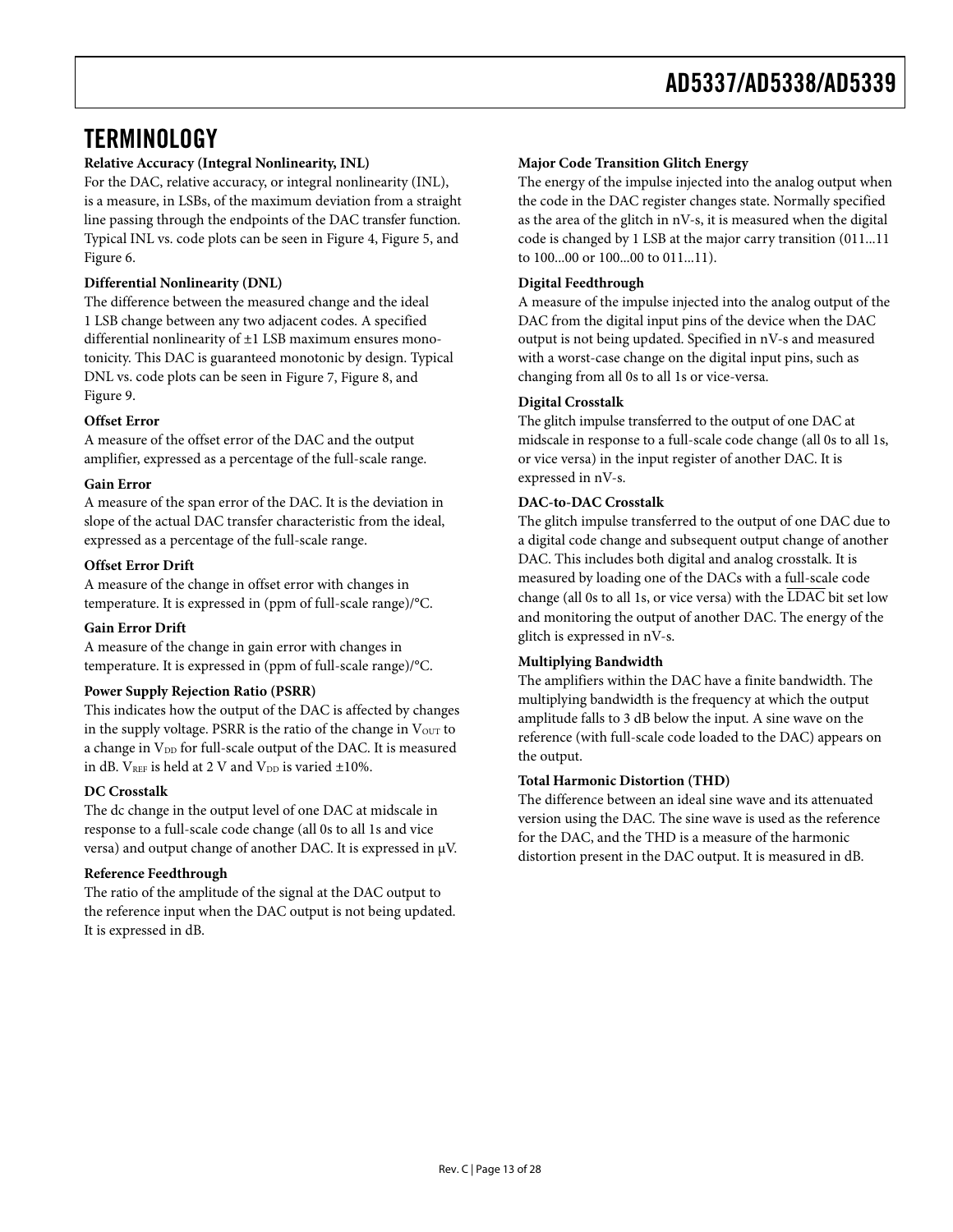



Rev. C | Page 14 of 28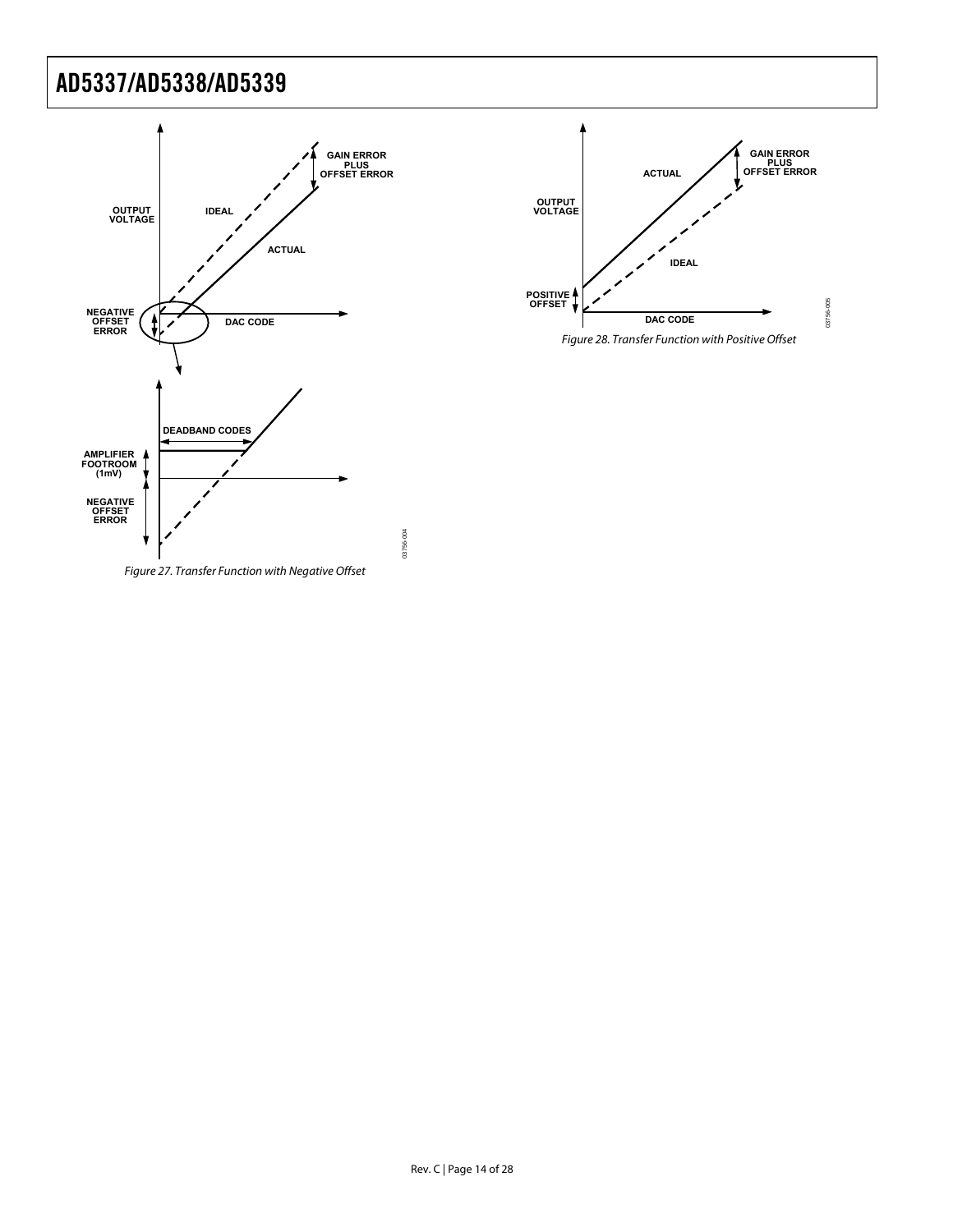## <span id="page-14-0"></span>THEORY OF OPERATION

The AD5337/AD5338/AD5339 are dual resistor string DACs fabricated on a CMOS process with resolutions of 8, 10, and 12 bits, respectively. Each part contains two output buffer amplifiers and is written to via a 2-wire serial interface. The DACs operate from single supplies of 2.5 V to 5.5 V, and the output buffer amplifiers provide rail-to-rail output swing with a slew rate of 0.7 V/μs. The two DACs share a single reference input pin. Each DAC has three programmable power-down modes that allow the output amplifier to be configured with either a 1 kΩ load to ground, a 100 kΩ load to ground, or as a high impedance three-state output.

### **DIGITAL-TO-ANALOG CONVERTER SECTION**

<span id="page-14-2"></span>The architecture of one DAC channel consists of a resistorstring DAC followed by an output buffer amplifier. The voltage at the REFIN pin provides the reference voltage for the DAC. [Figure 29](#page-14-1) shows a block diagram of the DAC architecture. Because the input coding to the DAC is straight binary, the ideal output voltage is given by

$$
V_{OUT} = \frac{V_{REF} \times D}{2^N}
$$

where:

*D* is the decimal equivalent of the binary code, which is loaded to the DAC register

0 to 255 for AD5337 (8 bits) 0 to 1023 for AD5338 and AD5338-1 (10 bits) 0 to 4095 for AD5339 (12 bits)



Figure 29. DAC Channel Architecture

### <span id="page-14-1"></span>**RESISTOR STRING**

The resistor string portion is shown in [Figure 30](#page-14-2). It is simply a string of resistors, each of value R. The digital code loaded to the DAC register determines the node at which the voltage is tapped off and fed into the output amplifier. The voltage is tapped off by closing one of the switches that connects the string to the amplifier. Because the DAC comprises a string of resistors, it is guaranteed to be monotonic.



### **DAC REFERENCE INPUTS**

There is a single reference input pin for the two DACs. The reference input is unbuffered. The user can have a reference voltage as low as 0.25 V and as high as  $V_{DD}$ , because there is no restriction due to headroom and foot room of any reference amplifier.

It is recommended to use a buffered reference in the external circuit, for example, [REF192.](http://www.analog.com/ref192) The input impedance is typically 45 kΩ.

### **OUTPUT AMPLIFIER**

The output buffer amplifier is capable of generating rail-to-rail voltages on its output, which gives an output range of 0 V to  $V<sub>DD</sub>$  when the reference is  $V<sub>DD</sub>$ . The amplifier is capable of driving a load of 2 k $\Omega$  to GND or V<sub>DD</sub> in parallel with 500 pF to GND or  $V_{DD}$ . The source and sink capabilities of the output amplifier can be seen in the plot in [Figure 14](#page-9-0).

The slew rate is 0.7 V/μs with a half-scale settling time to  $\pm 0.5$  LSB (at 8 bits) of 6 μs.

### **POWER-ON RESET**

The AD5337/AD5338/AD5339 power on in a defined state via a power-on reset function. The power-on state is normal operation, with output voltage set to 0 V.

Both input and DAC registers are filled with zeros until a valid write sequence is made to the device. This is particularly useful in applications where it is important to know the state of the DAC outputs while the device is powering on.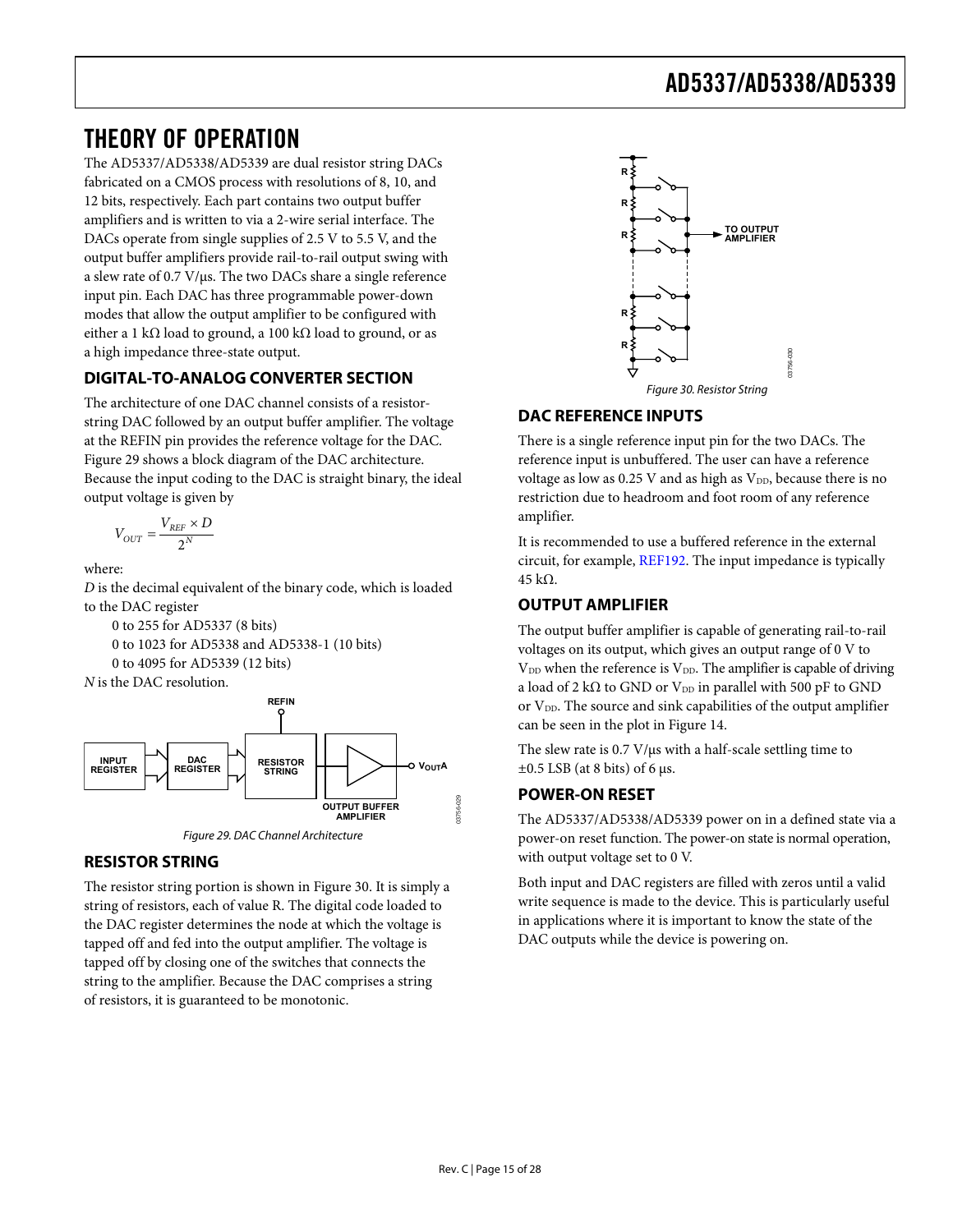### <span id="page-15-0"></span>**SERIAL INTERFACE**

The AD5337/AD5338/AD5339 are controlled via an  $I^2C^*$ compatible serial bus. The DACs are connected to this bus as slave devices, that is, no clock is generated by the AD5337/ AD5338/AD5339 DACs. This interface is SMBus compatible at  $V_{DD}$  < 3.6 V.

The AD5337/AD5338/AD5339 have a 7-bit slave address. The six MSBs are 000110, and the LSB is determined by the state of the A0 pin. The facility of making hardwired changes to A0 allows the use of one or two of these devices on one bus. The AD5338-1 has a unique 7-bit slave address. The six MSBs are 010001, and the LSB is determined by the state of the A0 pin. Using a combination of AD5338 and AD5338-1 allows the user to accommodate four of these dual 10-bit devices (eight channels) on the same bus.

<span id="page-15-1"></span>The 2-wire serial bus protocol operates as follows:

<span id="page-15-2"></span>1. The master initiates data transfer by establishing a start condition when a high-to-low transition on the SDA line occurs while SCL is high. The following byte is the address byte, which consists of the 7-bit slave address, followed by an R/W bit. (This bit determines whether data is read from or written to the slave device.)

The slave with the address corresponding to the transmitted address responds by pulling SDA low during the ninth clock pulse (this is termed the acknowledge bit). At this stage, all other devices on the bus remain idle while the selected device waits for data to be written to or read from its shift register.

- 2. Data is transmitted over the serial bus in sequences of nine clock pulses (eight data bits, followed by an acknowledge bit). The transitions on the SDA line must occur during the low period of SCL and remain stable during the high period of SCL.
- 3. When all data bits have been read from or written to, a stop condition is established. In write mode, the master pulls the SDA line high during the  $10<sup>th</sup>$  clock pulse to establish a stop condition. In read mode, the master issues a No Acknowledge for the ninth clock pulse, that is, the SDA line remains high. The master then brings the SDA line low before the 10th clock pulse and high during the 10<sup>th</sup> clock pulse to establish a stop condition.

### **Read/Write Sequence**

For the AD5337/AD5338/AD5339, all write access sequences and most read sequences begin with the device address (with  $R/W = 0$ ), followed by the pointer byte. This pointer byte specifies which DAC is being accessed in the subsequent read/write operation (see [Figure 31\)](#page-15-1). In a write operation, the data follows immediately. In a read operation, the address is resent with  $R/W = 1$ , and then the data is read back. However, it is also possible to perform a read operation by sending only the address with  $R/\overline{W} = 1$ . The previously loaded pointer settings are then used for the readback operation. See [Figure 32](#page-16-1) for a graphical explanation of the interface.

| <b>LSB</b><br><b>MSB</b>                              |                               |  |  |  |  |                   |             |               |
|-------------------------------------------------------|-------------------------------|--|--|--|--|-------------------|-------------|---------------|
| $\overline{\phantom{a}}$<br>$\boldsymbol{\mathsf{A}}$ | $\overline{\phantom{a}}$<br>n |  |  |  |  | <b>CD</b><br>DAGB | <b>DACA</b> | ۰<br>ı<br>756 |

Figure 31. Pointer Byte

[Table 6](#page-15-2) explains the individual bits that make up the pointer byte.

#### **Table 6. Pointer Byte Bits**

| <b>Pointer Byte Bit</b> | <b>Description</b>                         |
|-------------------------|--------------------------------------------|
|                         | Don't care bits.                           |
|                         | This bit is reserved and must be set to 0  |
| <b>DACB</b>             | 1: The following data bytes are for DAC B. |
| <b>DACA</b>             | 1: The following data bytes are for DAC A. |

#### **Input Shift Register**

The input shift register is 16 bits wide. Data is loaded into the device as two data bytes on the serial data line, SDA, under the control of the serial clock input, SCL. The timing diagram for this operation is shown in [Figure 2.](#page-5-1) The two data bytes consist of four control bits followed by 8, 10, or 12 bits of DAC data, depending on the device type. The first two bits loaded are Bit PD1 and Bit PD0, which control the mode of operation of the device. See the [Power-Down Modes](#page-18-1) section for a complete description. Bit 13 is  $\overline{\text{CLR}}$ , Bit 12 is  $\overline{\text{LDAC}}$ , and the remaining bits are leftjustified DAC data bits, starting with the MSB (see [Figure 32](#page-16-1)).

### **Table 7. Input Shift Register**

| Register | <b>Setting</b> | Result                                                                                                                   |
|----------|----------------|--------------------------------------------------------------------------------------------------------------------------|
| $\cap$ R | 0              | All DAC registers and input registers are<br>filled with 0s on completion of the write<br>sequence.                      |
|          | 1              | Normal operation.                                                                                                        |
| I DAC    | 0              | The two DAC registers and, therefore, all<br>DAC outputs, simultaneously updated on<br>completion of the write sequence. |
|          | 1              | Addressed input register only is updated.<br>There is no change in the contents of the<br>DAC registers.                 |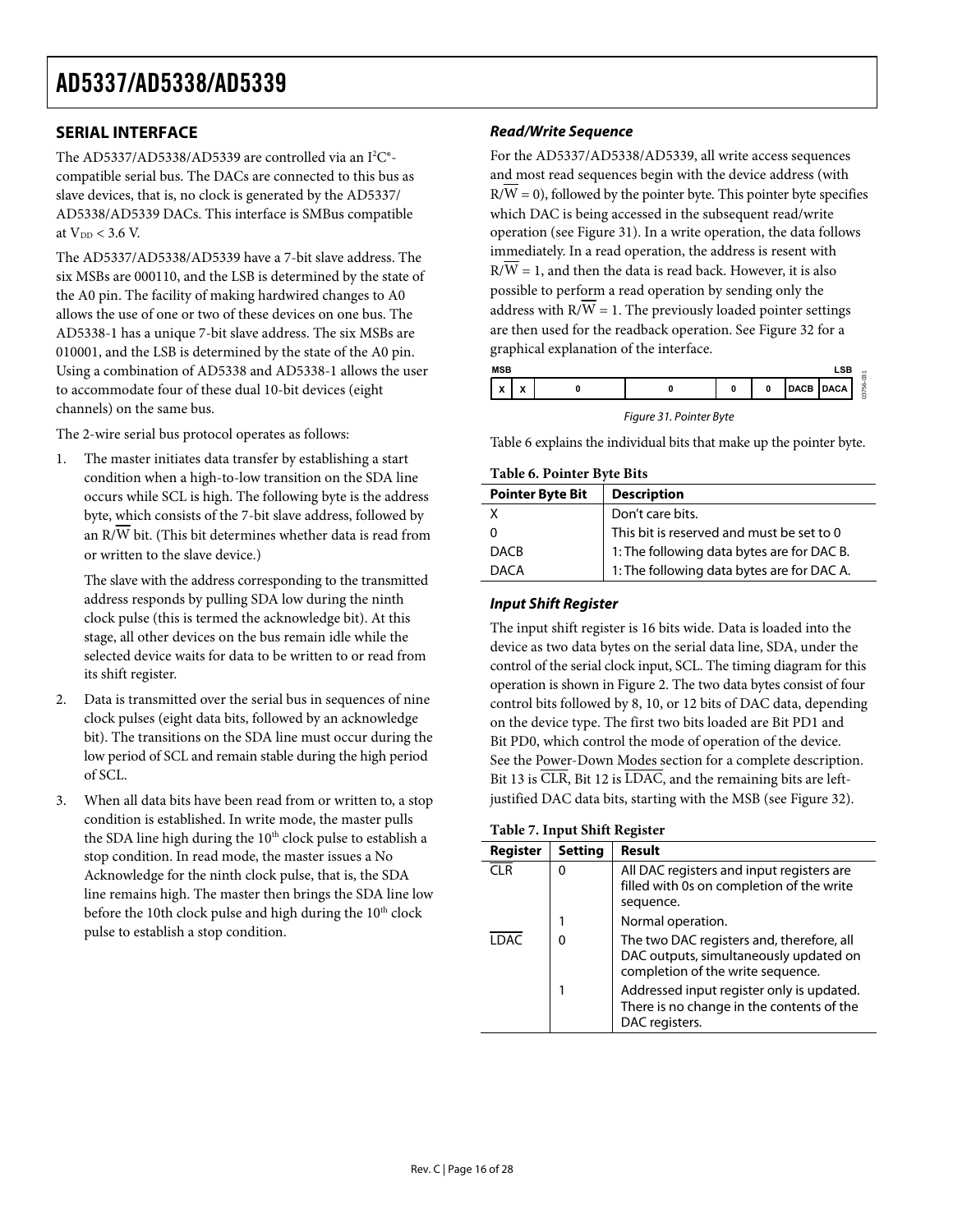### <span id="page-16-0"></span>**Default Readback Condition**

All pointer byte bits power up to 0. Therefore, if the user initiates a readback without writing to the pointer byte first, no single DAC channel has been specified. In this case, the default readback bits are all 0s, except for the CLR bit, which is 1.

### **Multiple DAC Write Sequence**

<span id="page-16-1"></span>**SCL**

**SDA**

Because there are individual bits in the pointer byte for each DAC, it is possible to write the same data and control bits to two DACs simultaneously by setting the relevant bits to 1.

### **Multiple DAC Read Back Sequence**

If the user attempts to read back data from more than one DAC at a time, the part reads back the default, power-on reset conditions, that is, all 0s except for CLR, which is 1.

### **WRITE OPERATION**

When writing to the AD5337/AD5338/AD5339 DACs, the user must begin with an address byte ( $\overline{RVW} = 0$ ), after which the DAC acknowledges that it is prepared to receive data by pulling SDA low. This address byte is followed by the pointer byte, which is also acknowledged by the DAC. Two bytes of data are then written to the DAC, as shown in [Figure 33.](#page-16-2) A stop condition follows.



<span id="page-16-2"></span>

Figure 33. Write Sequence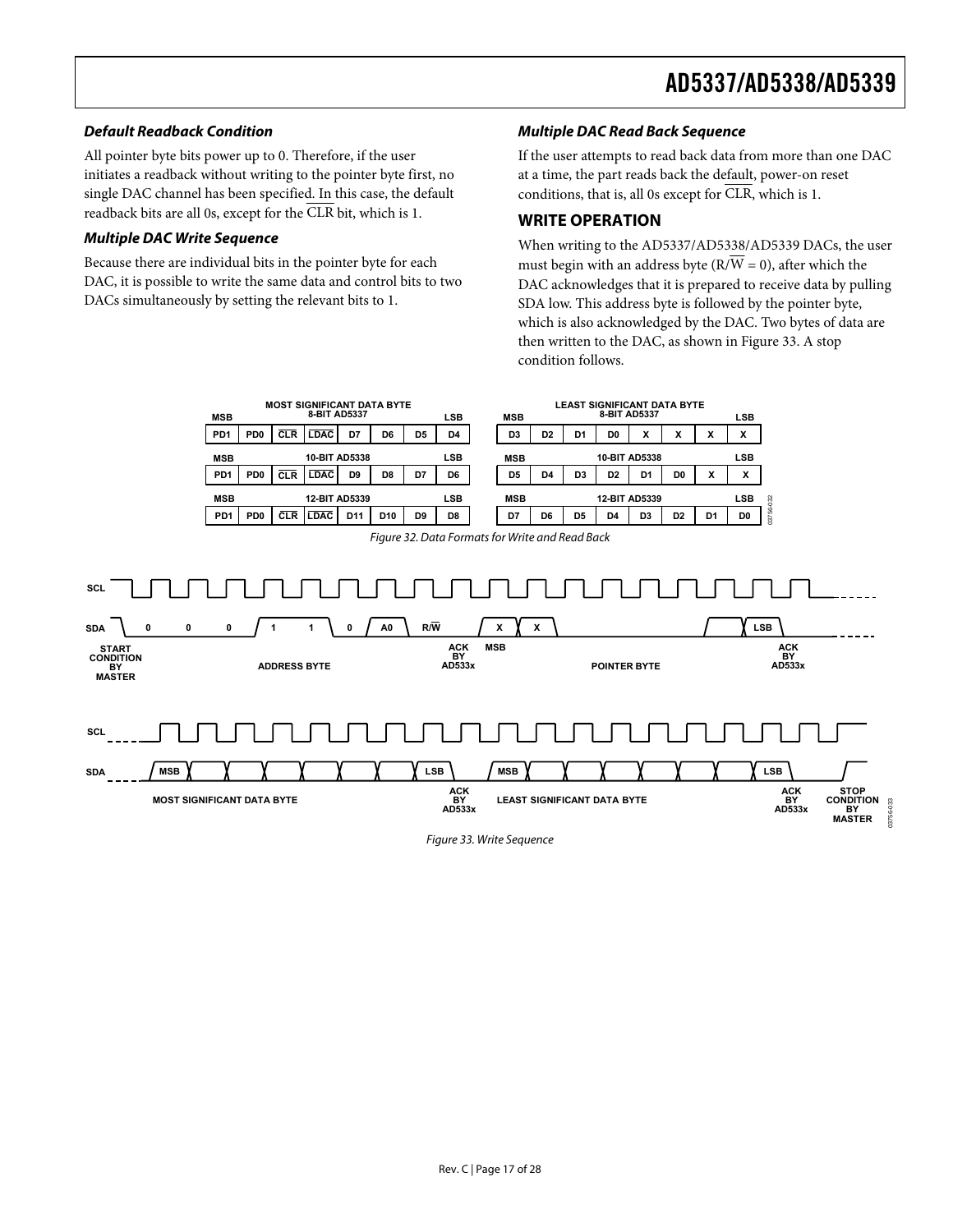### <span id="page-17-0"></span>**READ OPERATION**

When reading data back from the AD5337/AD5338/AD5339 DACs, the user begins with an address byte ( $\overline{RVW} = 0$ ), after which the DAC acknowledges that it is prepared to receive data by pulling SDA low. This address byte is usually followed by the pointer byte, which is also acknowledged by the DAC. Then, the master initiates another start condition (repeated start) and the address is resent with  $R/\overline{W} = 1$ . This is acknowledged by the DAC indicating that it is prepared to transmit data. Two bytes of data are then read from the DAC as shown in [Figure 34.](#page-17-1) A stop condition follows.

Note that in a read sequence, data bytes are the same as those in the write sequence, except that don't cares are read back as 0s. However, if the master sends an ACK and continues clocking SCL (no stop is sent), the DAC retransmits the same two bytes of data on SDA. This allows continuous read back of data from the selected DAC register. Alternatively, the user can send a start followed by the address with  $R/\overline{W} = 1$ . In this case, the previously loaded pointer settings are used and read back of data can begin immediately.

<span id="page-17-1"></span>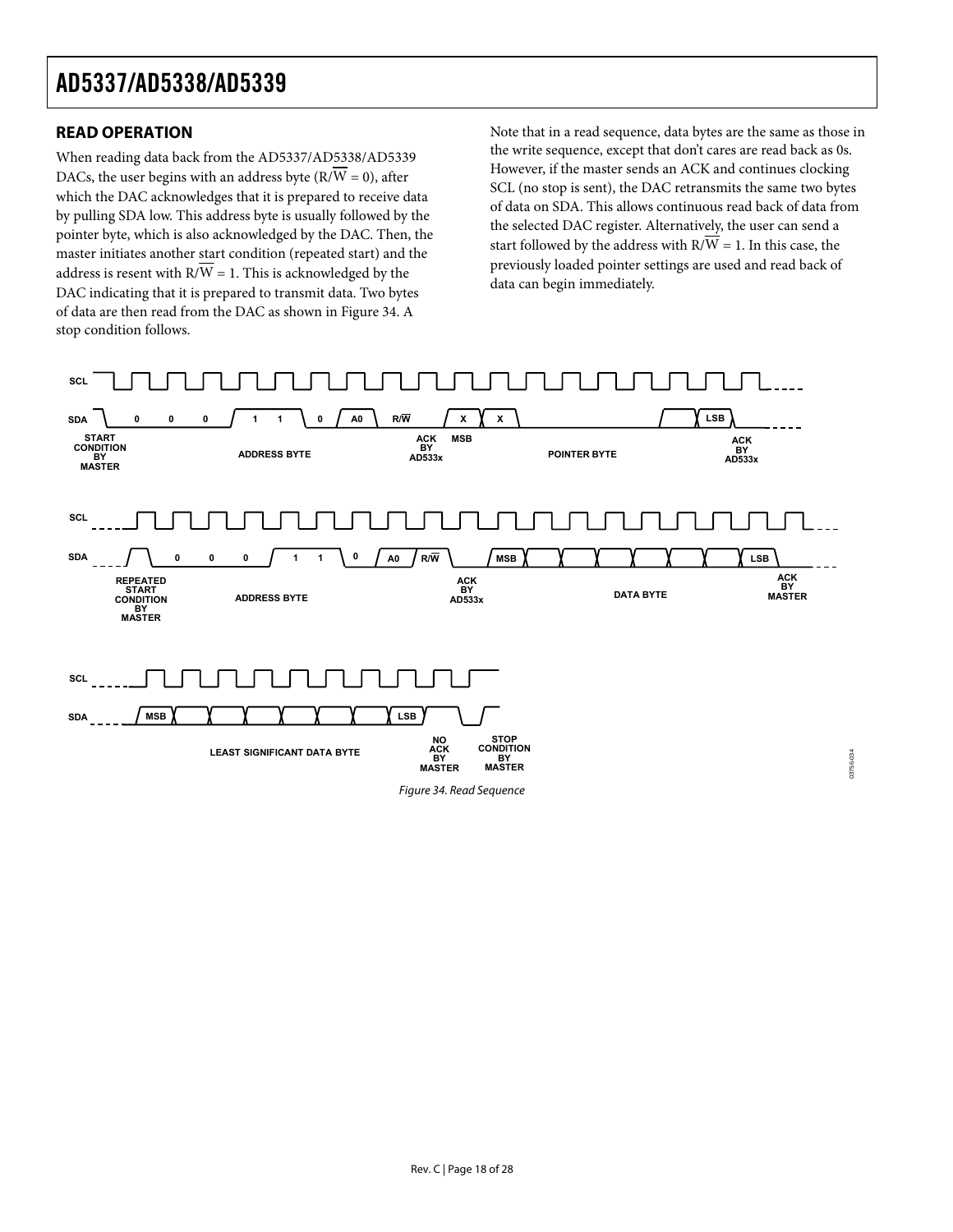### <span id="page-18-0"></span>**DOUBLE-BUFFERED INTERFACE**

The AD5337/AD5338/AD5339 DACs have a double-buffered interface consisting of two banks of registers—an input register and a DAC register per channel. The input register is directly connected to the input shift register, and the digital code is transferred to the relevant input register upon completion of a valid write sequence. The DAC register contains the digital code used by the resistor string.

Access to the DAC register is controlled by the LDAC bit. When the LDAC bit is set high, the DAC register is latched and therefore, the input register can change state without affecting the DAC register. This is useful if the user requires simultaneous updating of all DAC outputs. The user can write to three of the input registers individually; by setting the LDAC bit low when writing to the remaining DAC input register, all outputs update simultaneously.

These parts contain an extra feature whereby the DAC register is only updated if its input register has been updated since the last time that  $\overline{\text{LDAC}}$  was brought low, thereby removing unnecessary digital crosstalk.

### <span id="page-18-3"></span><span id="page-18-1"></span>**POWER-DOWN MODES**

The AD5337/AD5338/AD5339 have very low power consumption, typically dissipating 0.75 mW with a 3 V supply and 1.5 mW with a 5 V supply. Power consumption can be further reduced when the DACs are not in use by putting them into one of three power-down modes, which are selected by Bit 15 and Bit 14 (PD1 and PD0) of the data byte. [Table 8](#page-18-2) shows how the state of the bits corresponds to the mode of operation of the DAC.

<span id="page-18-2"></span>

| PD <sub>1</sub> | PD <sub>0</sub> | <b>Operating Mode</b>                   |
|-----------------|-----------------|-----------------------------------------|
|                 |                 | Normal operation                        |
|                 |                 | Power-down (1 $k\Omega$ load to GND)    |
|                 |                 | Power-down (100 k $\Omega$ load to GND) |
|                 |                 | Power-down (three-state output)         |

When both bits are 0, the DAC works with its normal power consumption of 300 μA at 5 V. However, for the three powerdown modes, the supply current falls to 200 nA at 5 V (80 nA at 3 V). Not only does the supply current drop, but the output stage is also internally switched from the output of the amplifier to a resistor network of known values. This is advantageous in that the output impedance of the part is known while the part is in power-down mode, which provides a defined input condition for whatever is connected to the output of the DAC amplifier. There are three options. The output can be connected internally to GND through a 1 kΩ resistor, a 100 kΩ resistor, or can be left open-circuited (three-state). Resistor tolerance  $= \pm 20\%$ . The output stage is illustrated in [Figure 35](#page-18-3).



Figure 35. Output Stage During Power-Down

The bias generator, output amplifiers, resistor string, and all other associated linear circuitry are shut down when powerdown mode is activated. However, the contents of the DAC registers remain unchanged when power-down mode is activated. The time to exit power-down is typically 2.5 μs for  $V_{DD} = 5 V$ and 5 μs when  $V_{DD} = 3$  V. This is the time from the rising edge of the eighth SCL pulse to the time when the output voltage deviates from its power-down voltage (see [Figure 21](#page-10-0) for a plot).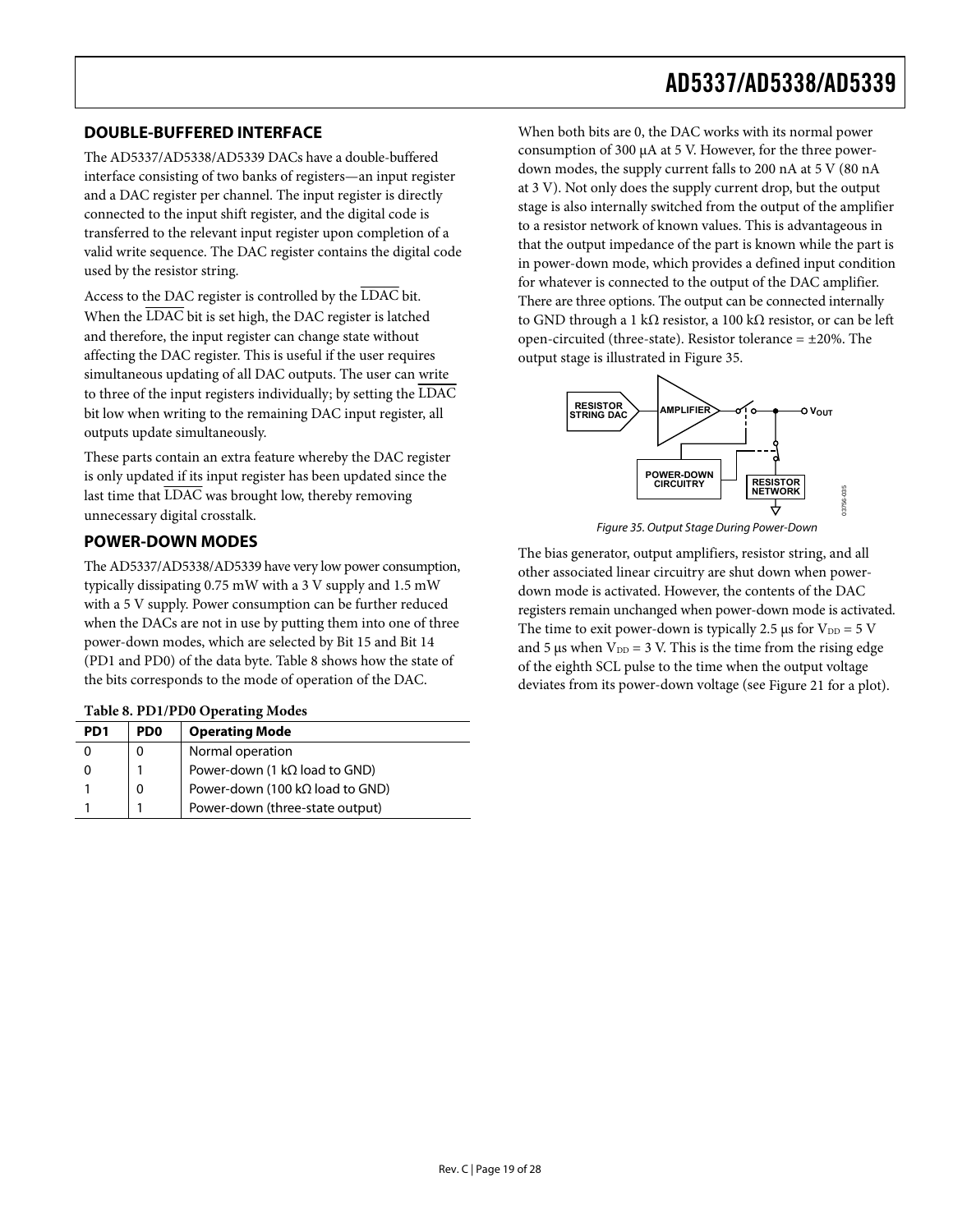### <span id="page-19-0"></span>APPLICATIONS **TYPICAL APPLICATION CIRCUIT**

The AD5337/AD5338/AD5339 can be used with a wide range of reference voltages for full, one-quadrant multiplying capability over a reference range of  $0 \nabla$  to  $V_{DD}$ . More typically, these devices are used with a fixed precision reference voltage. Suitable references for 5 V operation are the [AD780](http://www.analog.com/ad780), the [REF192](http://www.analog.com/ref192), and the [ADR391](http://www.analog.com/adr391) (2.5 V references). For 2.5 V operation, a suitable external reference would be the [AD589](http://www.analog.com/ad589) or [AD1580,](http://www.analog.com/ad1580) a 1.23 V band gap reference. [Figure 36](#page-19-1) shows a typical setup for the AD5337/AD5338/AD5339 when using an external reference. Note that A0 can be high or low.



Figure 36. AD5337/AD5338/AD5339 Using External Reference

<span id="page-19-2"></span><span id="page-19-1"></span>If an output range of  $0 \text{ V}$  to  $V_{\text{DD}}$  is required, the simplest solution is to connect the reference input to  $V_{DD}$ . Because this supply can be inaccurate and noisy, the AD5337/AD5338/ AD5339 can be powered from a reference voltage, for example, using a 5 V reference such as the [REF195](http://www.analog.com/ref195), which provides a steady output supply voltage. With no load on the DACs, the REF195 is required to supply 600 μA supply current to the DAC and 112 μA to the reference input. When the DAC outputs are loaded, the REF195 also needs to supply the current to the loads; therefore, the total current required with a 10 kΩ load on each output is

712 μA *+* 2 × (5 V/10 kΩ*) =* 1.7 mA

<span id="page-19-3"></span>The load regulation of the REF195 is typically 2 ppm/mA, which results in an error of 3.4 ppm  $(17 \mu V)$  for the 1.7 mA current drawn from it. This corresponds to a 0.0009 LSB error at 8 bits and a 0.014 LSB error at 12 bits.

### **BIPOLAR OPERATION**

The AD5337/AD5338/AD5339 are designed for single-supply operation, but a bipolar output range is also possible using the circuit in [Figure 37](#page-19-2). This circuit gives an output voltage range of ±5 V. Rail-to-rail operation at the amplifier output is achievable using an [AD820](http://www.analog.com/ad820) or an [OP295](http://www.analog.com/op295) as the output amplifier.



Figure 37. Bipolar Operation with the AD5339

The output voltage for any input code can be calculated as follows:

$$
V_{OUT} = \left[ \left( REFIN \times \frac{D}{2^N} \right) \times \frac{R1 + R2}{R1} - REFIN \times \frac{R2}{R1} \right]
$$

where:

*D* is the decimal equivalent of the code loaded to the DAC. *N* is the DAC resolution.

*REFIN* is the reference voltage input.

With REFIN = 5 V, R1 = R2 = 10 k $\Omega$ :

$$
V_{OUT}=(10\times D/2^N)-5
$$

### **MULTIPLE DEVICES ON ONE BUS**

[Figure 38](#page-19-3) shows two AD5339 devices on the same serial bus. Each has a different slave address because the state of the A0 pin is different. This allows each of four DACs to be written to or read from independently.



Figure 38. Multiple AD5339 Devices on One Bus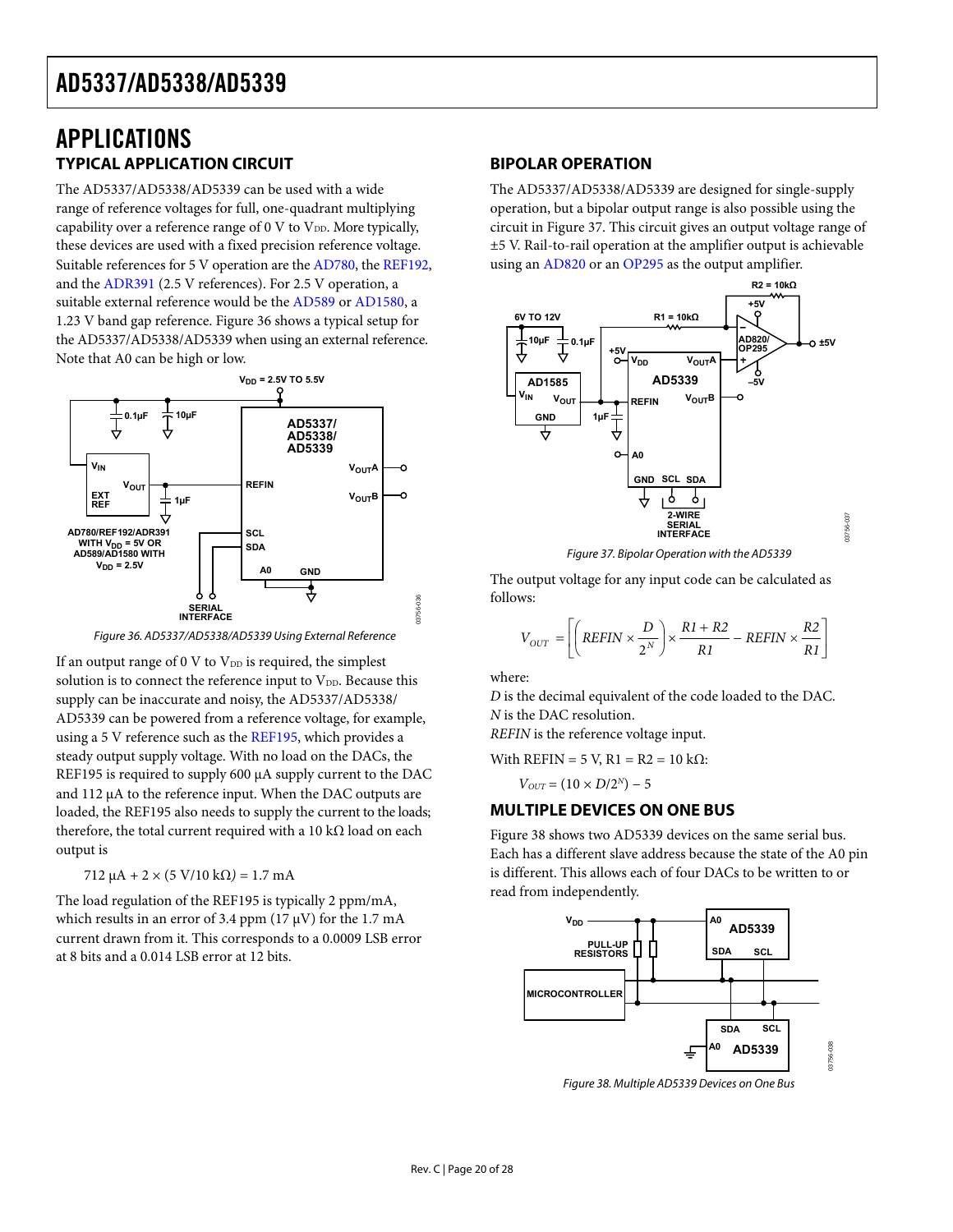### <span id="page-20-0"></span>**PRODUCT AS A DIGITALLY PROGRAMMABLE WINDOW DETECTOR**

[Figure 39](#page-20-1) shows a digitally programmable upper/lower limit detector using the two DACs in the AD5337/AD5338/AD5339. The upper and lower limits for the test are loaded into DAC A and DAC B, which, in turn, set the limits on the CMP04. If the signal at the  $V_{IN}$  input is not within the programmed window, an LED indicates the fail condition.



### <span id="page-20-1"></span>**COARSE AND FINE ADJUSTMENT CAPABILITIES**

The two DACs in the AD5337/AD5338/AD5339 can be paired together to form a coarse and fine adjustment function, as shown in [Figure 40](#page-20-2). DAC A is used to provide the coarse adjustment while DAC B provides the fine adjustment. Varying the ratio of R1 and R2 changes the relative effect of the coarse and fine adjustments. With the resistor values and external reference shown, the output amplifier has unity gain for the DAC A output, thus, the output range is 0 V to  $2.5 V - 1$  LSB. For DAC B, the amplifier has a gain of  $7.6 \times 10^{-3}$ , giving DAC B a range equal to 19 mV.

The circuit is shown with a 2.5 V reference, but reference voltages up to  $V_{DD}$  can be used. The op amps indicated allow a rail-to-rail output swing.



#### <span id="page-20-2"></span>Figure 40. Coarse/Fine Adjustment

### **POWER SUPPLY DECOUPLING**

In any circuit where accuracy is important, careful consideration of the power supply and ground return layout helps to ensure the rated performance. The printed circuit board on which the AD5337/AD5338/AD5339 are mounted should be designed so that the analog and digital sections are separated and confined to certain areas of the board. If the AD5337/AD5338/AD5339 are in a system where multiple devices require an AGND-to-DGND connection, the connection should be made at one point only. The star ground point should be established as close as possible to the device. The AD5337/AD5338/AD5339 should have ample supply bypassing of 10 μF in parallel with 0.1 μF on the supply located as close to the package as possible, ideally right up against the device. The 10 μF capacitors are the tantalum bead type. The 0.1 μF capacitor should have low effective series resistance (ESR) and low effective series inductance (ESI) to provide a low impedance path to ground at high frequencies to handle transient currents due to internal logic switching. The power supply lines of the AD5337/AD5338/AD5339 should use as large a trace as possible to provide low impedance paths and reduce the effects of glitches on the power supply line. Fast switching signals such as clocks should be shielded with digital ground to avoid radiating noise to other parts of the board, and they should never be run near the reference inputs. A ground line routed between the SDA and SCL lines helps to reduce crosstalk between them. This is not required on a multilayer board because there is a separate ground plane, but separating the lines does help.

Avoid crossover of digital and analog signals. Traces on opposite sides of the board should run at right angles to each other. This reduces the effects of feedthrough on the board. Using a microstrip technique is the best solution, but its use is not always possible with a double-sided board. In this technique, the component side of the board is dedicated to the ground plane, while signal traces are placed on the solder side.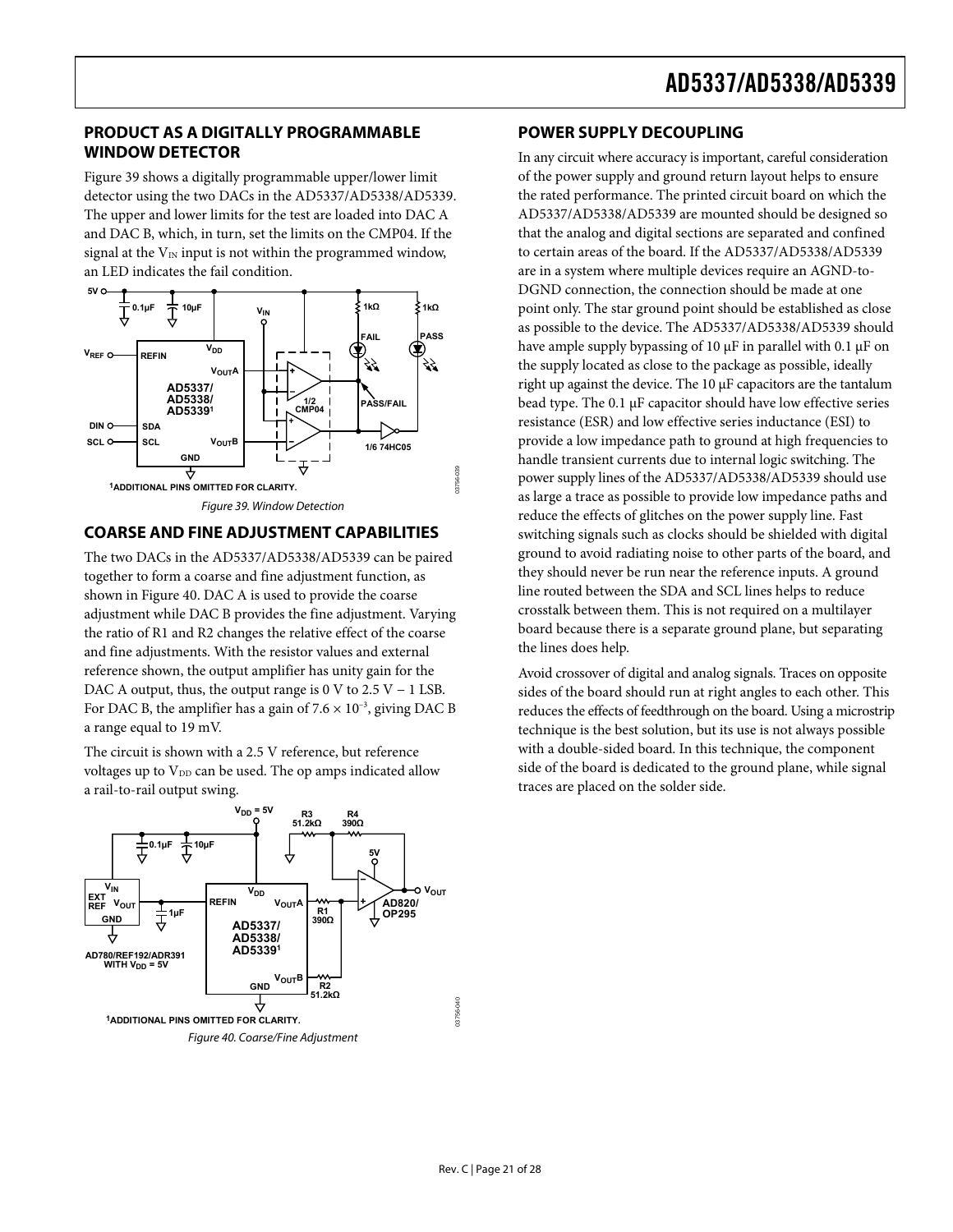### **Table 9. Overview of All AD53xx Serial Devices**

| Part No. | <b>Resolution (Bits)</b> | <b>No. of DACs</b> | DNL (LSBs) | Interface | Settling Time (µs) | Package      | <b>No. of Pins</b> |
|----------|--------------------------|--------------------|------------|-----------|--------------------|--------------|--------------------|
| Single   |                          |                    |            |           |                    |              |                    |
| AD5300   | 8                        | 1                  | $\pm 0.25$ | SPI       | $\pmb{4}$          | SOT-23, MSOP | 6, 8               |
| AD5310   | $10$                     | 1                  | $\pm 0.50$ | SPI       | 6                  | SOT-23, MSOP | 6, 8               |
| AD5320   | 12                       | 1                  | $\pm 1.00$ | SPI       | 8                  | SOT-23, MSOP | 6, 8               |
| AD5301   | 8                        | 1                  | ±0.25      | 2-Wire    | 6                  | SOT-23, MSOP | 6, 8               |
| AD5311   | 10                       | 1                  | ±0.50      | 2-Wire    | $\overline{7}$     | SOT-23, MSOP | 6, 8               |
| AD5321   | 12                       | 1                  | $\pm 1.00$ | 2-Wire    | 8                  | SOT-23, MSOP | 6, 8               |
| Dual     |                          |                    |            |           |                    |              |                    |
| AD5302   | 8                        | 2                  | $\pm 0.25$ | SPI       | 6                  | <b>MSOP</b>  | 8                  |
| AD5312   | 10                       | 2                  | $\pm 0.50$ | SPI       | $\boldsymbol{7}$   | <b>MSOP</b>  | 8                  |
| AD5322   | 12                       | 2                  | $\pm 1.00$ | SPI       | 8                  | <b>MSOP</b>  | 8                  |
| AD5303   | 8                        | $\overline{2}$     | ±0.25      | SPI       | 6                  | <b>TSSOP</b> | 16                 |
| AD5313   | 10                       | $\overline{2}$     | ±0.50      | SPI       | $\boldsymbol{7}$   | <b>TSSOP</b> | 16                 |
| AD5323   | 12                       | $\overline{2}$     | $\pm 1.00$ | SPI       | 8                  | <b>TSSOP</b> | 16                 |
| AD5337   | 8                        | $\overline{2}$     | $\pm 0.25$ | 2-Wire    | 6                  | <b>MSOP</b>  | 8                  |
| AD5338   | $10$                     | $\overline{2}$     | $\pm 0.50$ | 2-Wire    | $\boldsymbol{7}$   | <b>MSOP</b>  | 8                  |
| AD5338-1 | $10$                     | $\overline{2}$     | $\pm 0.50$ | 2-Wire    | $\boldsymbol{7}$   | <b>MSOP</b>  | 8                  |
| AD5339   | 12                       | $\overline{2}$     | ±1.00      | 2-Wire    | 8                  | <b>MSOP</b>  | 8                  |
| Quad     |                          |                    |            |           |                    |              |                    |
| AD5304   | 8                        | 4                  | $\pm 0.25$ | SPI       | 6                  | <b>MSOP</b>  | 10                 |
| AD5314   | 10                       | 4                  | ±0.50      | SPI       | $\boldsymbol{7}$   | <b>MSOP</b>  | 10                 |
| AD5324   | 12                       | 4                  | $\pm 1.00$ | SPI       | 8                  | <b>MSOP</b>  | 10                 |
| AD5305   | 8                        | 4                  | ±0.25      | 2-Wire    | 6                  | <b>MSOP</b>  | 10                 |
| AD5315   | 10                       | 4                  | ±0.50      | 2-Wire    | $\overline{7}$     | <b>MSOP</b>  | 10                 |
| AD5325   | 12                       | 4                  | $\pm 1.00$ | 2-Wire    | 8                  | <b>MSOP</b>  | 10                 |
| AD5306   | 8                        | 4                  | ±0.25      | 2-Wire    | 6                  | <b>TSSOP</b> | 16                 |
| AD5316   | $10$                     | 4                  | $\pm 0.50$ | 2-Wire    | $\boldsymbol{7}$   | <b>TSSOP</b> | 16                 |
| AD5326   | 12                       | 4                  | $\pm 1.00$ | 2-Wire    | 8                  | <b>TSSOP</b> | 16                 |
| AD5307   | 8                        | 4                  | ±0.25      | SPI       | 6                  | <b>TSSOP</b> | 16                 |
| AD5317   | 10                       | 4                  | $\pm 0.50$ | SPI       | $\overline{7}$     | <b>TSSOP</b> | 16                 |
| AD5327   | 12                       | 4                  | $\pm 1.00$ | SPI       | 8                  | <b>TSSOP</b> | 16                 |
| Octal    |                          |                    |            |           |                    |              |                    |
| AD5308   | 8                        | 8                  | $\pm 0.25$ | SPI       | 6                  | <b>TSSOP</b> | 16                 |
| AD5318   | 10                       | 8                  | $\pm 0.50$ | SPI       | 7                  | <b>TSSOP</b> | 16                 |
| AD5328   | 12                       | 8                  | ±1.00      | SPI       | 8                  | <b>TSSOP</b> | 16                 |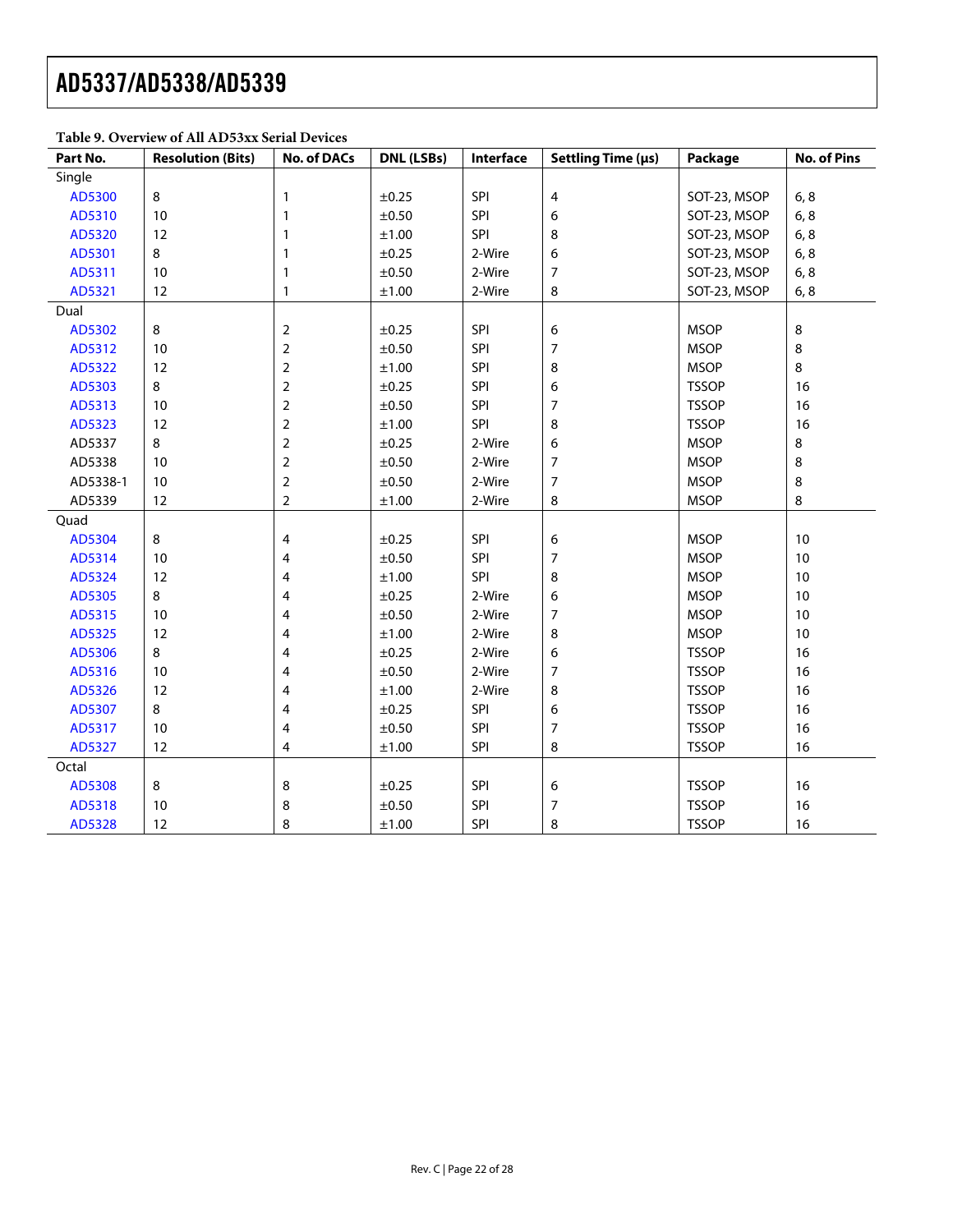|          |                          |            | No. of           | <b>Settling</b> | <b>Additional Pin Functions</b> |             |             |            |                     |                    |
|----------|--------------------------|------------|------------------|-----------------|---------------------------------|-------------|-------------|------------|---------------------|--------------------|
| Part No. | <b>Resolution (Bits)</b> | DNL (LSBs) | <b>VREF Pins</b> | Time $(\mu s)$  | <b>BUF</b>                      | <b>GAIN</b> | <b>HBEN</b> | <b>CLR</b> | Package             | <b>No. of Pins</b> |
| Single   |                          |            |                  |                 |                                 |             |             |            |                     |                    |
| AD5300   | 8                        | $\pm 0.25$ | $\mathbf{1}$     | 6               | $\ast$                          | $\ast$      |             | $\ast$     | <b>TSSOP</b>        | 20                 |
| AD5331   | 10                       | $\pm 0.50$ | $\mathbf{1}$     | 7               |                                 | ∗           |             | $\ast$     | <b>TSSOP</b>        | 20                 |
| AD5340   | 12                       | ±1.00      |                  | 8               | $\ast$                          | $\ast$      |             | $\ast$     | <b>TSSOP</b>        | 24                 |
| AD5341   | 12                       | ±1.00      | 1                | 8               | $\ast$                          | $\ast$      | $\ast$      | $\ast$     | <b>TSSOP</b>        | 20                 |
| Dual     |                          |            |                  |                 |                                 |             |             |            |                     |                    |
| AD5332   | 8                        | $\pm 0.25$ | $\overline{2}$   | 6               |                                 |             |             | $\ast$     | <b>TSSOP</b>        | 20                 |
| AD5333   | 10                       | $\pm 0.50$ | $\overline{2}$   | 7               | $\ast$                          | $\ast$      |             | $\ast$     | <b>TSSOP</b>        | 24                 |
| AD5342   | 12                       | ±1.00      | $\overline{2}$   | 8               | ∗                               | $\ast$      |             | $\ast$     | <b>TSSOP</b>        | 28                 |
| AD5343   | 12                       | ±1.00      | 1                | 8               |                                 |             | $\ast$      | $\ast$     | <b>TSSOP</b>        | 20                 |
| Quad     |                          |            |                  |                 |                                 |             |             |            |                     |                    |
| AD5334   | 8                        | $\pm 0.25$ | $\overline{2}$   | 6               |                                 | $\ast$      |             | $\ast$     | <b>TSSOP</b>        | 24                 |
| AD5335   | 10                       | ±0.50      | $\overline{2}$   | 7               |                                 |             | $\ast$      | $\ast$     | <b>TSSOP</b>        | 24                 |
| AD5336   | 10                       | $\pm 0.50$ | 4                | 7               |                                 | $\ast$      |             | $\ast$     | <b>TSSOP</b>        | 28                 |
| AD5344   | 12                       | ±1.00      | 4                | 8               |                                 |             |             |            | <b>TSSOP</b>        | 28                 |
| Octal    |                          |            |                  |                 |                                 |             |             |            |                     |                    |
| AD5346   | 8                        | $\pm 0.25$ | $\overline{4}$   | 6               | $\ast$                          | $*$         |             | $\ast$     | <b>TSSOP, LFCSP</b> | 38,40              |
| AD5347   | 10                       | $\pm 0.50$ | 4                | 7               | $\ast$                          | $\ast$      |             | $\ast$     | <b>TSSOP, LFCSP</b> | 38,40              |
| AD5348   | 12                       | ±1.00      | 4                | 8               | $\ast$                          | $\ast$      |             | $\ast$     | <b>TSSOP, LFCSP</b> | 38,40              |

**Table 10. Overview of AD53xx Parallel Devices**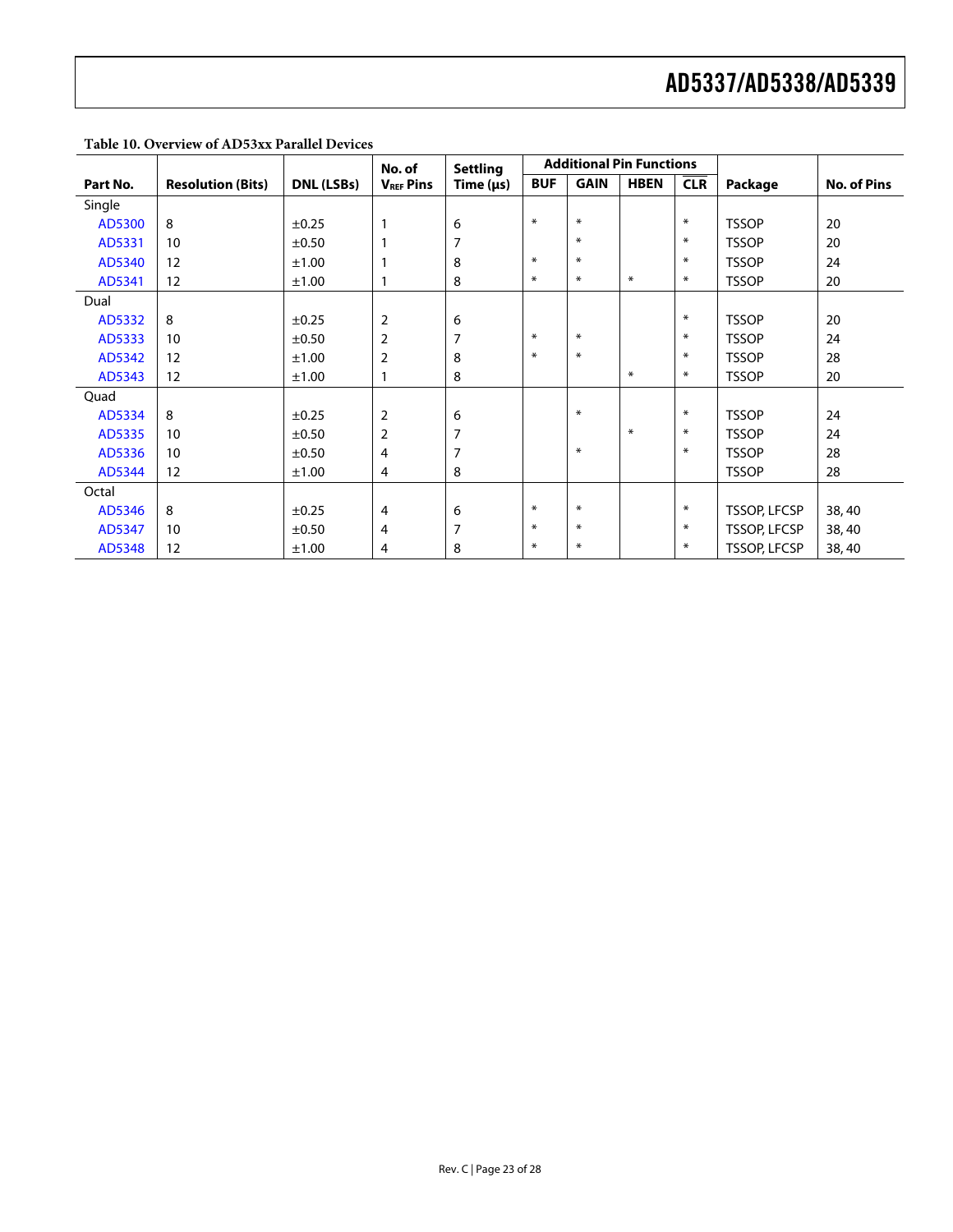## <span id="page-23-0"></span>OUTLINE DIMENSIONS



**COMPLIANT TO JEDEC STANDARDS MO-187-AA** Figure 41. 8-Lead Mini Small Outline Package [MSOP] (RM-8) Dimensions shown in millimeters

### **ORDERING GUIDE**

| <b>Model</b>                 | <b>Temperature Range</b>             | <b>Package Description</b> | <b>Package Option</b> | <b>Branding</b>   |
|------------------------------|--------------------------------------|----------------------------|-----------------------|-------------------|
| AD5337ARM                    | $-40^{\circ}$ C to $+105^{\circ}$ C  | 8-Lead MSOP                | RM-8                  | D <sub>23</sub>   |
| AD5337ARM-REEL7              | $-40^{\circ}$ C to $+105^{\circ}$ C  | 8-Lead MSOP                | RM-8                  | D <sub>23</sub>   |
| AD5337ARMZ <sup>1</sup>      | $-40^{\circ}$ C to $+105^{\circ}$ C  | 8-Lead MSOP                | RM-8                  | D23#              |
| AD5337ARMZ-REEL71            | $-40^{\circ}$ C to +105 $^{\circ}$ C | 8-Lead MSOP                | RM-8                  | D23#              |
| AD5337BRM-REEL               | $-40^{\circ}$ C to $+105^{\circ}$ C  | 8-Lead MSOP                | $RM-8$                | D <sub>20</sub>   |
| AD5337BRM-REEL7              | $-40^{\circ}$ C to +105 $^{\circ}$ C | 8-Lead MSOP                | RM-8                  | D <sub>20</sub>   |
| AD5337BRMZ <sup>1</sup>      | $-40^{\circ}$ C to $+105^{\circ}$ C  | 8-Lead MSOP                | RM-8                  | D <sub>20</sub> # |
| AD5337BRMZ-REEL <sup>1</sup> | $-40^{\circ}$ C to +105 $^{\circ}$ C | 8-Lead MSOP                | RM-8                  | D <sub>20</sub> # |
| AD5337BRMZ-REEL71            | $-40^{\circ}$ C to $+105^{\circ}$ C  | 8-Lead MSOP                | $RM-8$                | D20#              |
| AD5338ARM                    | $-40^{\circ}$ C to $+105^{\circ}$ C  | 8-Lead MSOP                | RM-8                  | D <sub>24</sub>   |
| AD5338ARMZ <sup>1</sup>      | $-40^{\circ}$ C to +105 $^{\circ}$ C | 8-Lead MSOP                | $RM-8$                | D <sub>5F</sub>   |
| AD5338ARMZ-REEL71            | $-40^{\circ}$ C to $+105^{\circ}$ C  | 8-Lead MSOP                | RM-8                  | D <sub>5F</sub>   |
| AD5338ARMZ-1 <sup>1</sup>    | $-40^{\circ}$ C to $+105^{\circ}$ C  | 8-Lead MSOP                | RM-8                  | D <sub>57</sub>   |
| AD5338ARMZ-1REEL71           | $-40^{\circ}$ C to $+105^{\circ}$ C  | 8-Lead MSOP                | RM-8                  | D <sub>57</sub>   |
| AD5338BRM                    | $-40^{\circ}$ C to +105 $^{\circ}$ C | 8-Lead MSOP                | RM-8                  | D <sub>21</sub>   |
| AD5338BRM-REEL               | $-40^{\circ}$ C to +105 $^{\circ}$ C | 8-Lead MSOP                | RM-8                  | D <sub>21</sub>   |
| AD5338BRM-REEL7              | $-40^{\circ}$ C to $+105^{\circ}$ C  | 8-Lead MSOP                | RM-8                  | D <sub>21</sub>   |
| AD5338BRMZ <sup>1</sup>      | $-40^{\circ}$ C to $+105^{\circ}$ C  | 8-Lead MSOP                | RM-8                  | D <sub>5</sub> H  |
| AD5338BRMZ-11                | $-40^{\circ}$ C to $+105^{\circ}$ C  | 8-Lead MSOP                | <b>RM-8</b>           | D <sub>58</sub>   |
| AD5338BRMZ-1REEL71           | $-40^{\circ}$ C to $+105^{\circ}$ C  | 8-Lead MSOP                | RM-8                  | D <sub>58</sub>   |
| AD5339ARM                    | $-40^{\circ}$ C to $+105^{\circ}$ C  | 8-Lead MSOP                | RM-8                  | D <sub>25</sub>   |
| AD5339ARMZ <sup>1</sup>      | $-40^{\circ}$ C to $+105^{\circ}$ C  | 8-Lead MSOP                | RM-8                  | D <sub>6</sub> P  |
| AD5339ARMZ-REEL71            | $-40^{\circ}$ C to $+105^{\circ}$ C  | 8-Lead MSOP                | RM-8                  | D <sub>6</sub> P  |
| AD5339BRM                    | $-40^{\circ}$ C to $+105^{\circ}$ C  | 8-Lead MSOP                | RM-8                  | D <sub>22</sub>   |
| AD5339BRM-REEL               | $-40^{\circ}$ C to $+105^{\circ}$ C  | 8-Lead MSOP                | RM-8                  | D <sub>22</sub>   |
| AD5339BRM-REEL7              | $-40^{\circ}$ C to $+105^{\circ}$ C  | 8-Lead MSOP                | RM-8                  | D <sub>22</sub>   |
| AD5339BRMZ <sup>1</sup>      | $-40^{\circ}$ C to $+105^{\circ}$ C  | 8-Lead MSOP                | $RM-8$                | D <sub>6</sub> R  |
| AD5339BRMZ-REEL <sup>1</sup> | $-40^{\circ}$ C to $+105^{\circ}$ C  | 8-Lead MSOP                | RM-8                  | D6R               |
| AD5339BRMZ-REEL71            | $-40^{\circ}$ C to $+105^{\circ}$ C  | 8-Lead MSOP                | RM-8                  | D <sub>6</sub> R  |

 $1 Z =$  RoHS Compliant Part. # denotes lead-free product may be top or bottom marked.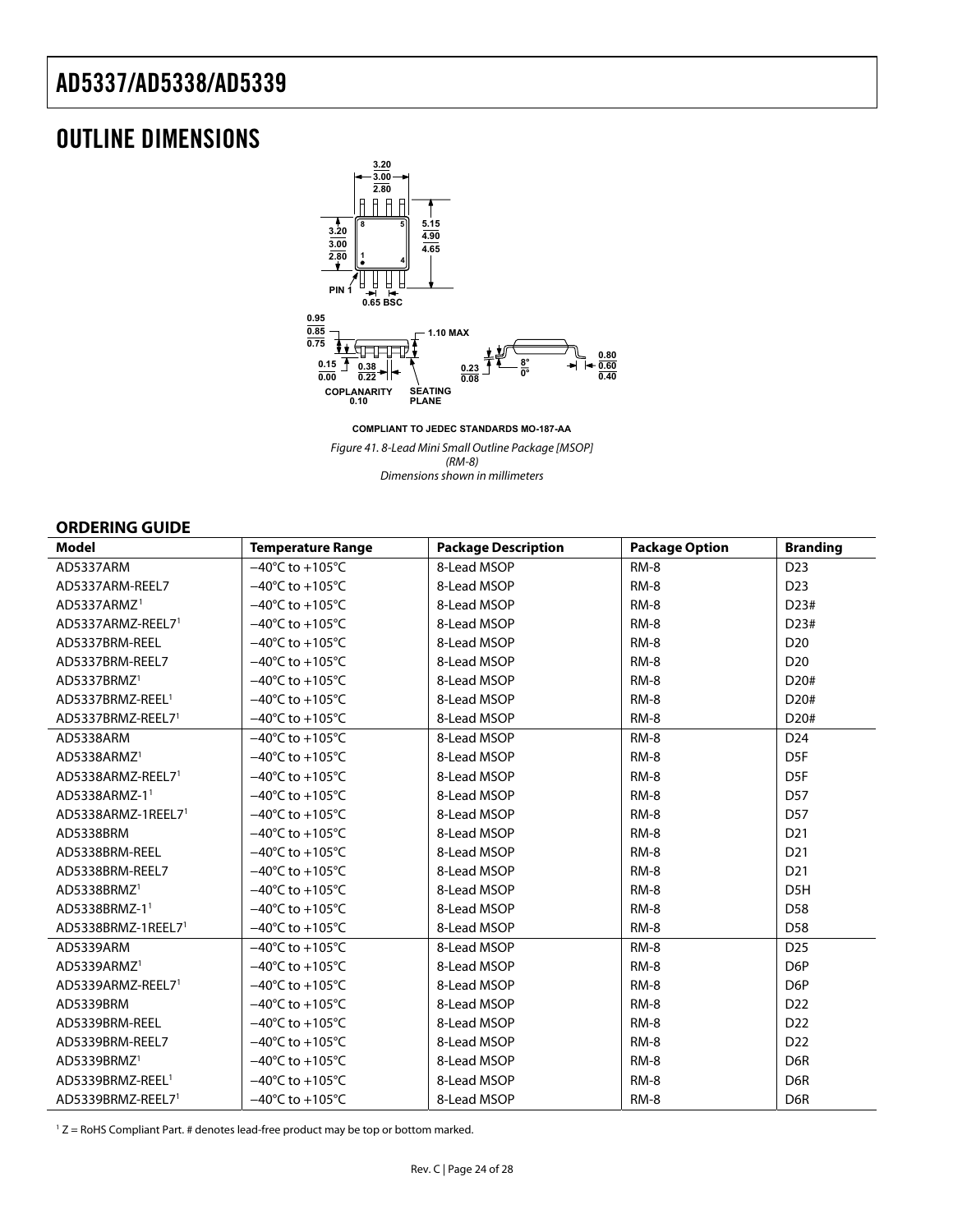# **NOTES**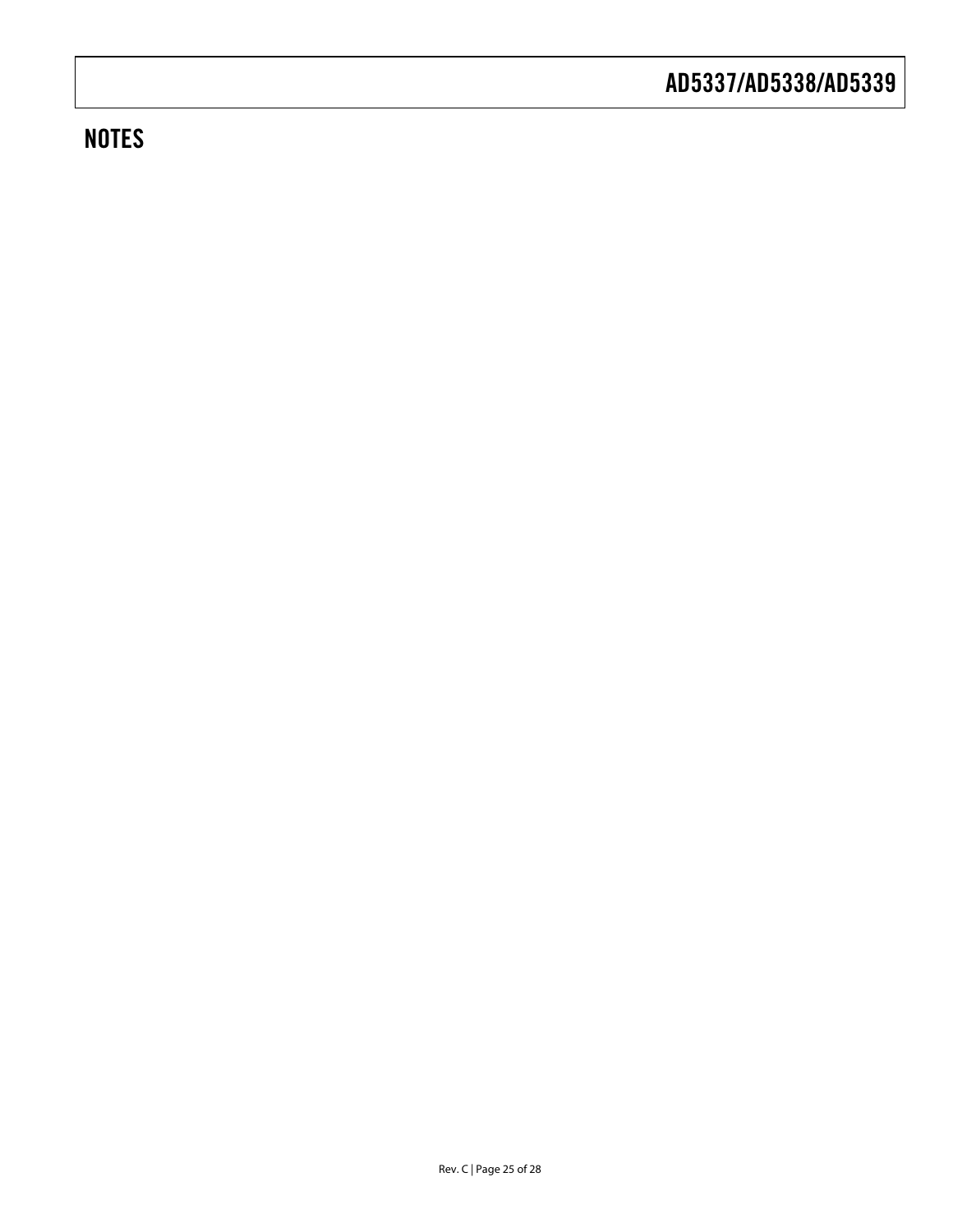# **NOTES**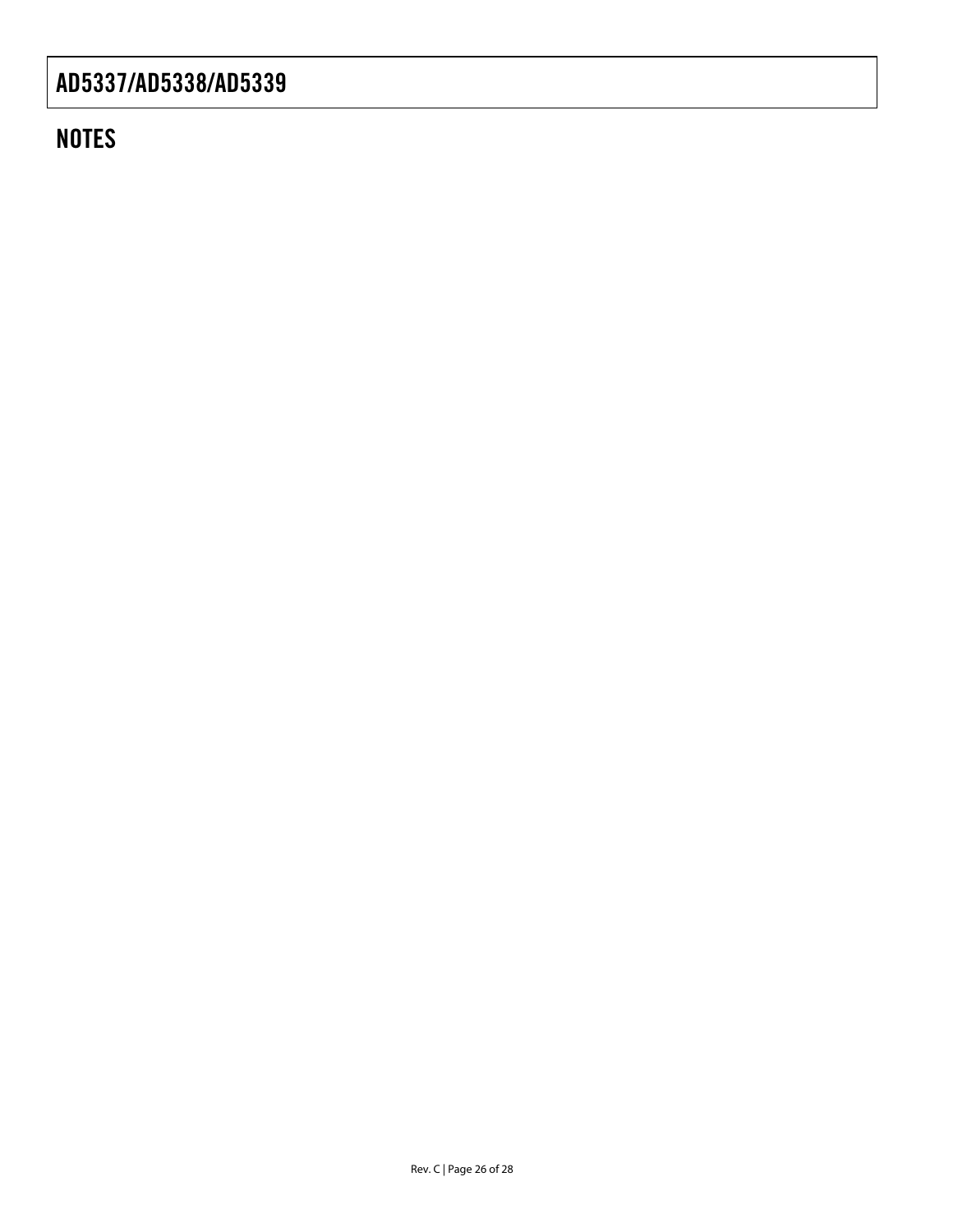# **NOTES**